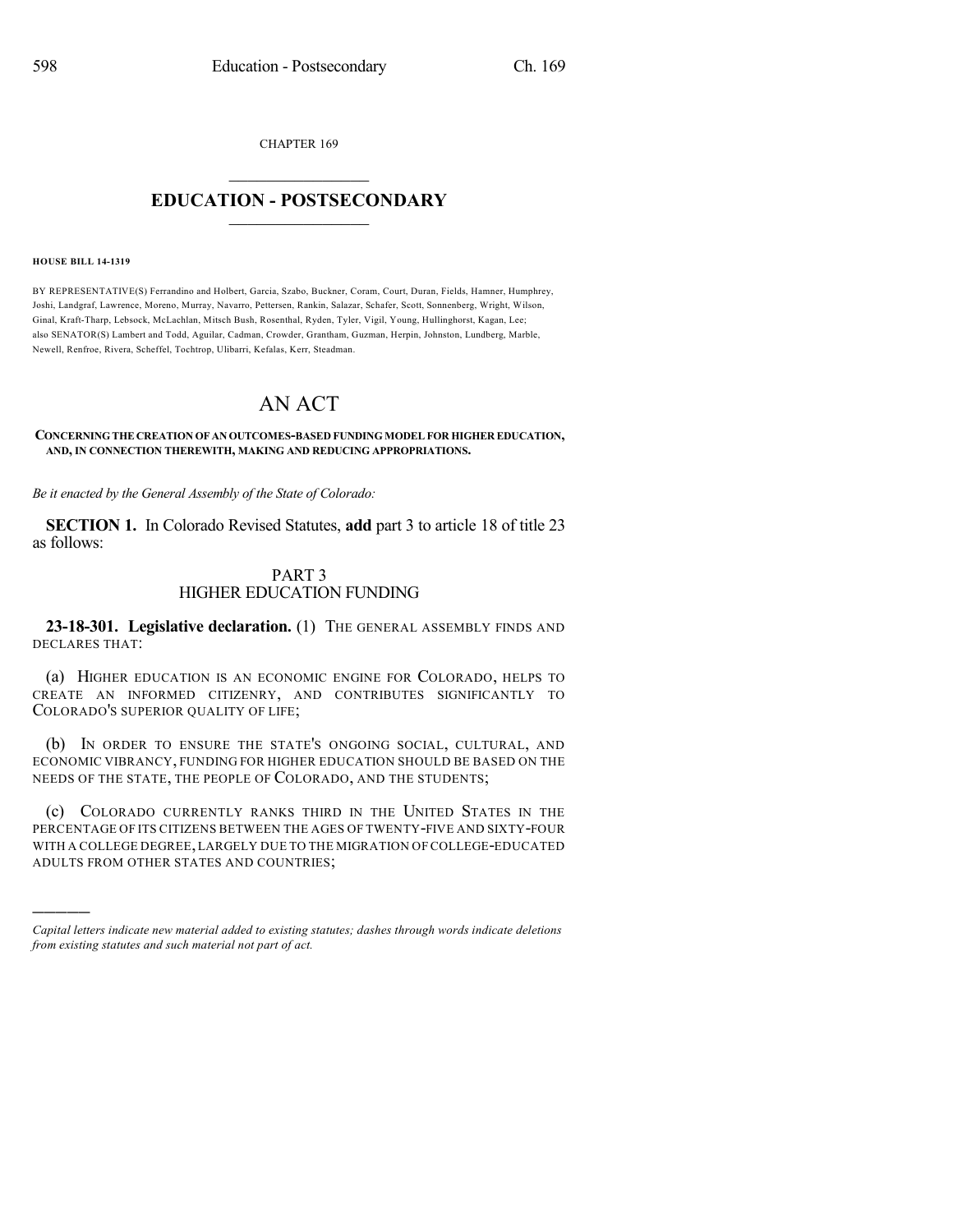(d) IN ORDER TO ENSURE THAT COLORADO STUDENTS HAVE ACCESS TO A POSTSECONDARY EDUCATION THAT WILL ALLOW THEM TO COMPETE FOR JOBS IN COLORADO'S INCREASINGLY HIGH-TECH ECONOMY AND THE GLOBAL ECONOMY , IT IS ESSENTIAL THAT COLORADO MAKE WISE USE OF ITS INVESTMENT IN HIGHER EDUCATION TO INCREASE THE NUMBER OF COLORADANS WHO HAVE EARNED A HIGH-QUALITY POSTSECONDARY CREDENTIAL;

(e) IT IS IMPORTANT THAT THE STATE OF COLORADO ENSURES THAT ALL COLORADANS HAVE ACCESS TO AFFORDABLE HIGHER EDUCATION, REGARDLESS OF INCOME, RACE, GENDER, AGE, OR ACADEMIC PREPARATION, AND THAT HIGHER EDUCATION SERVICES ARE AVAILABLE IN ALL GEOGRAPHIC AREAS OF THE STATE, INCLUDING RURAL AREAS, HISTORICALLY UNDERSERVED AREAS, AND AREAS WITH LOW EDUCATIONAL ATTAINMENT;

(f) IN PARTICULAR, IT IS CRITICAL THAT THE RATE OF POSTSECONDARY PARTICIPATION BY LOW-INCOME COLORADANS AND MINORITIES, WHO ARE CURRENTLY UNDER-REPRESENTED,BE INCREASED ATCOLORADO'S INSTITUTIONS OF HIGHER EDUCATION; AND

(g) COLORADO'S LIMITED STATE RESOURCES MUST BE USED IN A WAY THAT PROVIDES INCENTIVES FOR STATE INSTITUTIONS OF HIGHER EDUCATION TO ACHIEVE THE POLICY GOALS ADOPTED BY THE GENERAL ASSEMBLY AND THE COLORADO COMMISSION ON HIGHER EDUCATION.

(2) THE GENERAL ASSEMBLY FURTHER FINDS AND DECLARES THAT:

(a) IN ORDER FOR THE GENERAL ASSEMBLY TO PERFORM ITS DUTY TO EXERCISE OVERSIGHT AND ENSURE THAT TAX DOLLARS ARE BEING USED TO ACHIEVE STATED POLICY GOALS, HIGHER EDUCATION MUST BE FUNDED IN A MANNER THAT IS TRANSPARENT AND UNDERSTANDABLE;

(b) THESE GOALS CAN BE ACCOMPLISHED BY THE GENERAL ASSEMBLY ESTABLISHING PERFORMANCE METRICS THAT ARE CONSISTENT AND PREDICTABLE BUT THAT MAY BE AMENDED, AS APPROPRIATE, TO REFLECT THE CHANGING GOALS OF THE STATE AND OF INSTITUTIONS;

(c) WITH A CONSISTENT AND PREDICTABLE FUNDING MODEL FOR HIGHER EDUCATION, STATE INSTITUTIONS OF HIGHER EDUCATION WILL BE ABLE TO ENGAGE IN LONG-TERM FINANCIAL PLANNING THAT WILL BENEFIT STUDENTS THROUGH MORE PREDICTABLE TUITION AND FEES; AND

(d) IF HIGHER EDUCATION IS FUNDED IN A MANNER THAT IS TRANSPARENT AND UNDERSTANDABLE,COLORADANS, AND ESPECIALLY COLORADO TAXPAYERS, WILL MORE EASILY UNDERSTAND THE BENEFIT REALIZED FROM COLORADO'S INVESTMENT IN ITS HIGHER EDUCATION SYSTEM.

**23-18-302. Definitions.** AS USED IN THIS PART 3, UNLESS THE CONTEXT OTHERWISE REQUIRES:

(1) "AREA VOCATIONAL SCHOOL" HAS THE SAME MEANING AS PROVIDED IN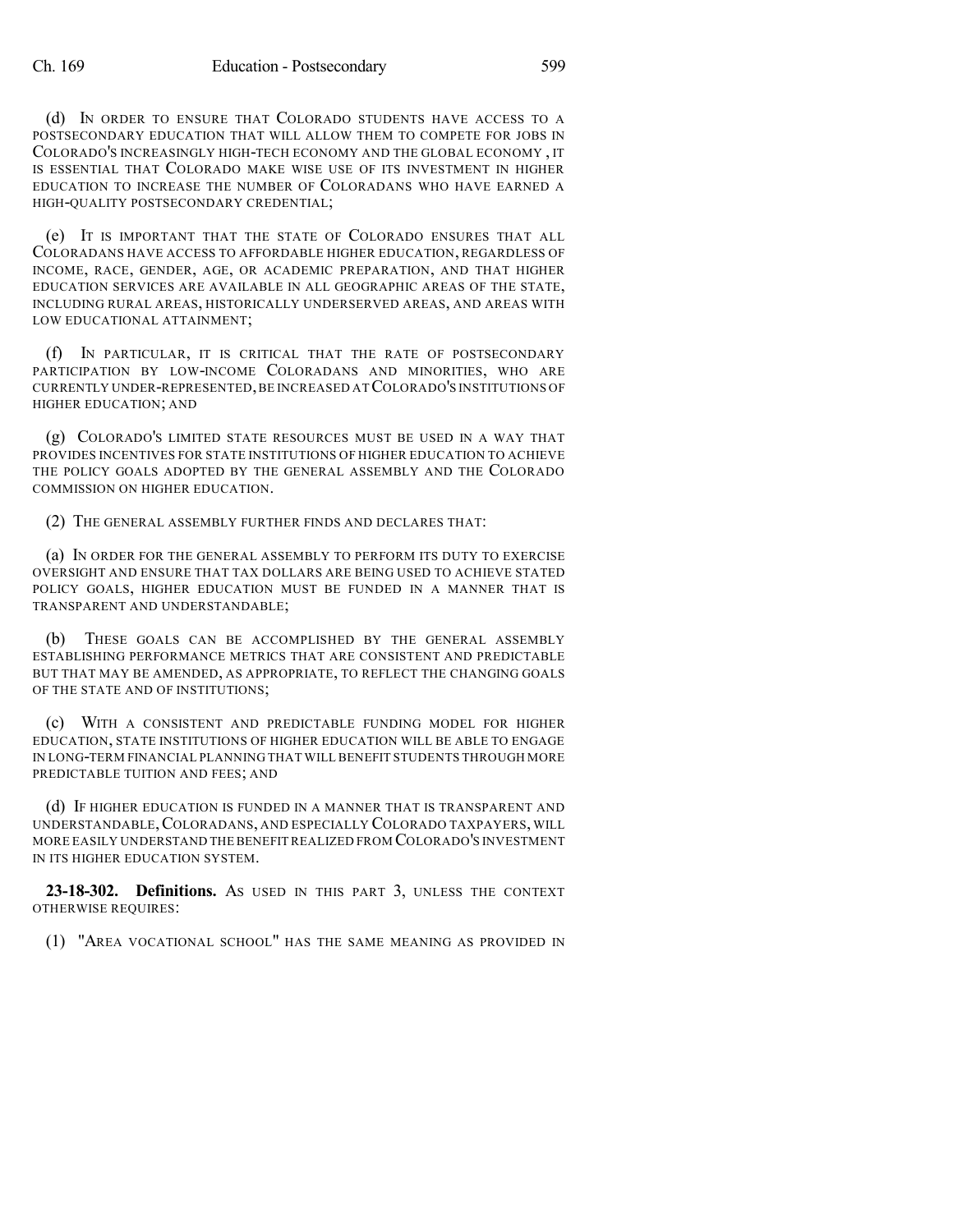SECTION 23-60-103 (1).

(2) "COMMISSION" MEANS THE COLORADO COMMISSION ON HIGHER EDUCATION ESTABLISHED PURSUANT TO SECTION 23-1-102.

(3) "COMMUNITY COLLEGE" MEANS A COMMUNITY AND TECHNICAL COLLEGE DESCRIBED IN SECTION 23-60-205 THAT IS GOVERNED BY THE STATE BOARD FOR COMMUNITY COLLEGES AND OCCUPATIONAL EDUCATION OR THE BOARD OF TRUSTEES FOR COLORADO MESA UNIVERSITY.

(4) "DEPARTMENT"MEANS THECOLORADO DEPARTMENT OF HIGHER EDUCATION ESTABLISHED PURSUANT TO SECTION 24-1-114, C.R.S.

(5) "LOCAL DISTRICT JUNIOR COLLEGE" MEANS A JUNIOR COLLEGE OPERATING PURSUANT TO ARTICLE 71 OF THIS TITLE.

(6) "MASTER PLAN" MEANS THE MASTER PLAN CREATED PURSUANT TO SECTION  $23 - 1 - 108$ .

(7) "PELL-ELIGIBLE STUDENT" MEANS AN UNDERGRADUATE STUDENT WHO QUALIFIES FOR THE FEDERAL PELL GRANT OR FOR A GRANT THROUGH A SUCCESSOR PROGRAM.

(8) "STATE INSTITUTION OF HIGHER EDUCATION"OR "INSTITUTION"HAS THE SAME MEANING AS DEFINED IN SECTION 23-18-102 (10).

(9) "TOTAL GOVERNING BOARD APPROPRIATION"MEANS,FOR A FISCAL YEAR,THE SUM OF THE AMOUNT APPROPRIATED TO THE GOVERNING BOARD OF A STATE INSTITUTION OFHIGHER EDUCATION FOR A FEE-FOR-SERVICE CONTRACT NEGOTIATED PURSUANT TO SECTION 23-18-303 AND THE AMOUNT STATED AS REAPPROPRIATED SPENDING AUTHORITY IN THE GENERAL APPROPRIATIONS ACT FOR THE GOVERNING BOARD TO EXPEND STIPENDS RECEIVED PURSUANT TO SECTION 23-18-202 ON BEHALF OF ELIGIBLE UNDERGRADUATE STUDENTS.

(10) "TOTAL STATE APPROPRIATION"MEANS, FOR A STATE FISCAL YEAR, THE SUM OF THE TOTAL AMOUNT APPROPRIATED TO THE GOVERNING BOARDS OF THE STATE INSTITUTIONS OF HIGHER EDUCATION FOR FEE-FOR-SERVICE CONTRACTS DETERMINED PURSUANT TO SECTION 23-18-303, AND THE AMOUNT OF THE APPROPRIATION TO THE COLLEGE OPPORTUNITY FUND ESTABLISHED IN SECTION 23-18-202 FOR STUDENT STIPENDS.

**23-18-303. Fee-for-service contracts - authorization.** (1) FOR THE 2015-16 STATE FISCAL YEAR AND EACH FISCAL YEAR THEREAFTER, THE GOVERNING BOARD OF A STATE INSTITUTION OF HIGHER EDUCATION MAY ANNUALLY NEGOTIATE A FEE-FOR-SERVICE CONTRACT WITH THE DEPARTMENT FOR THE DELIVERY OF HIGHER EDUCATION SERVICES BY THE INSTITUTION FOR THE BENEFIT OF THE STATE AND ITS RESIDENTS. SPECIALTY EDUCATION PROGRAMS, AREA VOCATIONAL SCHOOLS, AND LOCAL DISTRICT JUNIOR COLLEGES ARE FUNDED PURSUANT TO THE PROVISIONS OF SECTION 23-18-304.

(2) EACH FEE-FOR-SERVICE CONTRACT MUST INCLUDE INSTITUTIONAL ROLE AND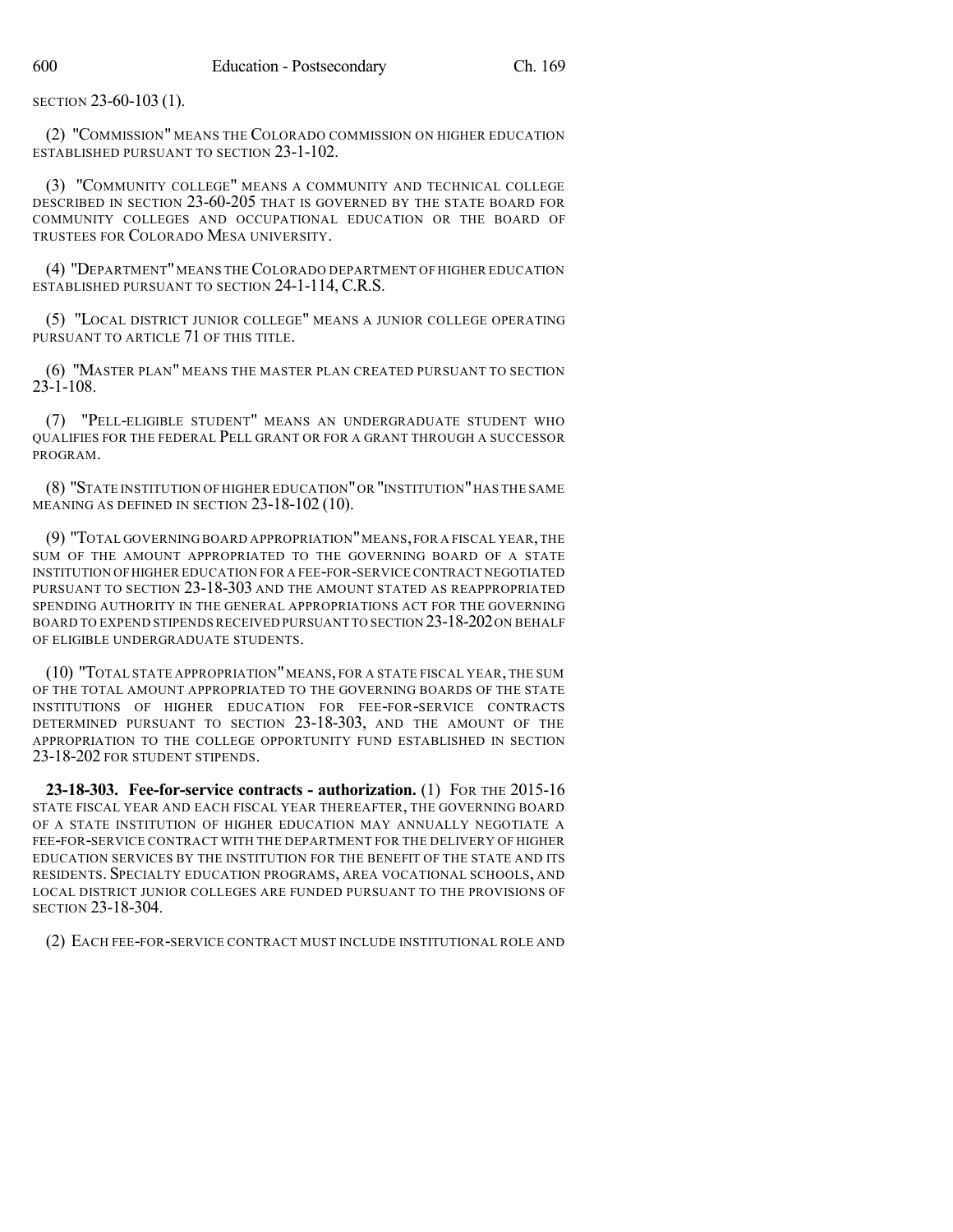MISSION FUNDING AS DESCRIBED IN SUBSECTION (3) OF THIS SECTION AND INSTITUTIONAL PERFORMANCE FUNDING AS DESCRIBED IN SUBSECTION ( 4) OF THIS SECTION. IT IS THE INTENT OF THE GENERAL ASSEMBLY THAT THE COMPONENTS OF THE FEE-FOR-SERVICE CONTRACTS DEVELOPED BY THE COMMISSION BE FAIRLY BALANCED BETWEEN ROLE AND MISSION FACTORS AND PERFORMANCE METRICS.

(3) **Role and mission funding.** THE INSTITUTIONAL ROLE AND MISSION COMPONENT OF THE FEE-FOR-SERVICE CONTRACT IS BASED ON THE FOLLOWING FACTORS, AS DETERMINED BY THE COMMISSION PURSUANT TO SECTION 23-18-306:

(a) **Institutional mission.** ROLE AND MISSION FUNDING MUST INCLUDE AN AMOUNT FOR EACH GOVERNING BOARD TO OFFSET THE COSTS INCURRED IN PROVIDING UNDERGRADUATE PROGRAMS AT EACH INSTITUTION. IN ESTABLISHING THE COMPONENTS OF THIS FACTOR, THE COMMISSION SHALL INCLUDE, AT A MINIMUM:

(I) THE SELECTIVITY OF THE INSTITUTION;

(II) THE NUMBER OF CAMPUSES OF THE INSTITUTION;

(III) THE RURAL OR URBAN LOCATION OF THE INSTITUTION;

(IV) LOW STUDENT ENROLLMENT AT AN INSTITUTION OR A CAMPUS OF AN INSTITUTION THAT AFFECTS THE ABILITY OF THE INSTITUTION OR CAMPUS TO MEET OPERATIONAL COSTS;

(V) UNDERGRADUATE OR CERTIFICATE PROGRAMS THAT HAVE A HIGH COST PER STUDENT; AND

(VI) WHETHER THE INSTITUTION CONDUCTS RESEARCH.

(b) **Support services for Pell-eligible, first-generation, and underserved undergraduate students.**ROLE AND MISSION FUNDING MUST INCLUDE AN AMOUNT FOR EACH GOVERNING BOARD TO OFFSET THE COSTS INCURRED IN PROVIDING ADDITIONAL SUPPORT SERVICES TO PELL-ELIGIBLE UNDERGRADUATE STUDENTS ENROLLED IN THE INSTITUTION. THE AMOUNT OF FUNDING FOR SUPPORT SERVICES FOR EACH PELL-ELIGIBLE UNDERGRADUATE STUDENT ENROLLED IN THE INSTITUTION MUST BE AT LEAST EQUAL TO TEN PERCENT OF THE AMOUNT OF THE COLLEGE OPPORTUNITY FUND STIPEND, AS SET BY THE GENERAL ASSEMBLY PURSUANT TO SECTION 23-18-202, FOR THE APPLICABLE STATE FISCAL YEAR. THE COMMISSION MAY INCLUDE AN AMOUNT FOR EACH GOVERNING BOARD TO OFFSET THE COSTS INCURRED IN PROVIDINGSUPPORT SERVICES TO FIRST-GENERATION UNDERGRADUATE STUDENTS ENROLLED IN THE INSTITUTION AFTER THE COMMISSION ESTABLISHES IN CONSULTATION WITH THE INSTITUTIONS A CONSISTENT DEFINITION AND DATA COLLECTION METHOD FOR IDENTIFYING THIS STUDENT POPULATION. THE COMMISSION MAY ALSO INCLUDE AN AMOUNT FOR EACH GOVERNING BOARD TO OFFSET THE COSTS INCURRED IN PROVIDING SUPPORT SERVICES TO UNDERGRADUATE STUDENTS WHO ARE IDENTIFIED AS UNDERSERVED AFTER THE COMMISSION ESTABLISHES IN CONSULTATION WITH THE INSTITUTIONS A CONSISTENT DEFINITION AND DATA COLLECTION METHOD FOR IDENTIFYING UNDERSERVED STUDENTS.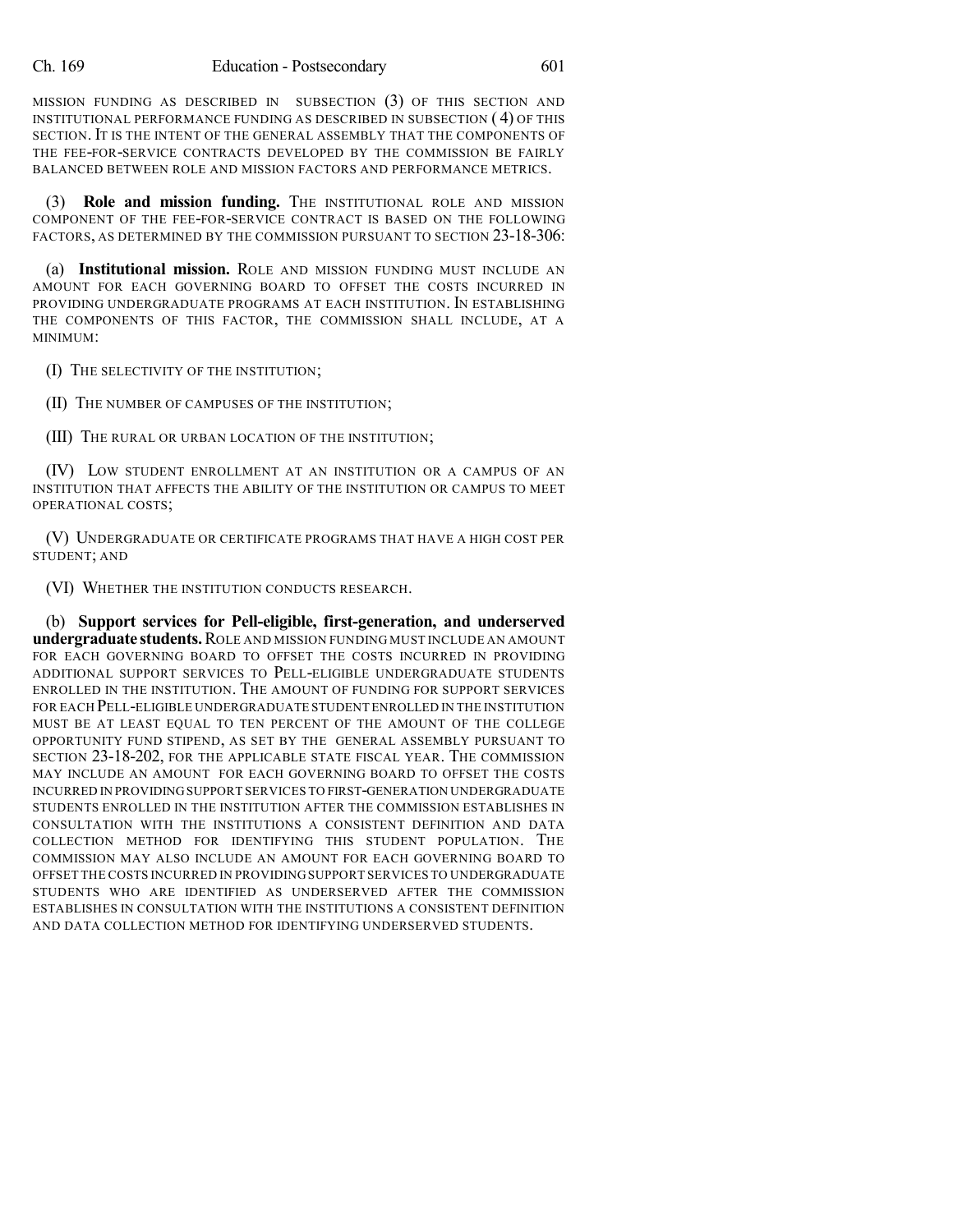(c) **Graduate programs.** ROLE AND MISSION FUNDING MUST INCLUDE AN AMOUNT FOR EACH ELIGIBLE GOVERNING BOARD TO OFFSET THE COSTS INCURRED IN PROVIDING GRADUATE PROGRAMS AT INSTITUTIONS THAT ARE AUTHORIZED TO PROVIDE GRADUATE PROGRAMS. IN ESTABLISHING THE COMPONENTS OF THIS FACTOR, THE COMMISSION SHALL INCLUDE, AT A MINIMUM, AN AMOUNT FOR EACH GRADUATE STUDENT ENROLLED IN AN INSTITUTION, WHICH AMOUNT SHALL BE BASED ON THE SUBJECT AND LEVEL OF THE GRADUATE PROGRAM. IN DETERMINING THE AMOUNT OF FUNDING, THE COMMISSION SHALL CONSIDER PROGRAMS THAT HAVE A HIGH COST PER STUDENT, INCLUDING BUT NOT LIMITED TO PROGRAMS IN THE FIELDS OF LAW, BUSINESS, SCIENCE, TECHNOLOGY, ENGINEERING, AND **MATHEMATICS** 

(d) **Remediation.** ROLE AND MISSION FUNDING MUST INCLUDE AN AMOUNT FOR EACH ELIGIBLE GOVERNING BOARD TO OFFSET THE COSTS INCURRED IN PROVIDING EFFECTIVE BASIC SKILLS COURSES FOR STUDENTS ENROLLED AT AN INSTITUTION THAT IS AUTHORIZED TO PROVIDE BASIC SKILLS COURSES AND THE COSTS INCURRED IN PROVIDING APPROVED SUPPLEMENTAL ACADEMIC INSTRUCTION PURSUANT TO SECTION 23-1-113(1.5)(a)(II).IN ESTABLISHING THE COMPONENTS OFTHIS FACTOR, THE COMMISSION SHALL DETERMINE HOW TO MEASURE SUCCESSFUL REMEDIATION, WHICH MEASURE MAY INCLUDE A STUDENT'S SUCCESSFUL COMPLETION OF A FIRST-LEVEL COLLEGE COURSE IN THE AREA OF REMEDIATION, INCLUDING ENGLISH OR MATH. THE COMMISSION MAY ALSO INCLUDE COMPONENTS RELATING TO THE SPEED OF A STUDENT'S REMEDIATION AND THE COST OF REMEDIATION TO THE STUDENT.

(e) **Additional role and mission factors.** THE COMMISSION MAY ESTABLISH UP TO TWO ADDITIONAL FACTORS RELATING TO ROLE AND MISSION FUNDING. THE FACTORS MUST BE DISTINGUISHABLE FROM EACH OTHER AND FROM THE FACTORS DESCRIBED IN PARAGRAPHS (a) TO (d) OF THIS SUBSECTION (3). THE ADDITIONAL FACTORS THE COMMISSION MAY CONSIDER INCLUDE, BUT NEED NOT BE LIMITED TO, INSTITUTION AFFORDABILITY, COST STUDIES, TECHNOLOGY TRANSFER, AND PROVISION OF CAREER AND TECHNICAL PROGRAMS.

(4) **Performance funding.** THE INSTITUTIONAL PERFORMANCE FUNDING COMPONENT OF THE FEE-FOR-SERVICE CONTRACT IS BASED ON THE FOLLOWING METRICS, AS DETERMINED BY THE COMMISSION PURSUANT TO SECTION 23-18-306:

(a) **Completion.** PERFORMANCE FUNDING MUST INCLUDE AN AMOUNT FOR EACH GOVERNING BOARD FOR EACH CERTIFICATE OR DEGREE AWARDED BY THE INSTITUTION, AND, FOR THE GOVERNING BOARD OF AN INSTITUTION WITH A COMMUNITY COLLEGE ROLE AND MISSION, AN AMOUNT FOR EACH COMMUNITY COLLEGE STUDENT WHO TRANSFERS FROM A COMMUNITY COLLEGE TO ANOTHER INSTITUTION AFTER COMPLETION OF A CERTAIN NUMBER OF CREDIT HOURS. THE COMMISSION SHALL ESTABLISH THE AMOUNT AWARDED FOR EACH TYPE OF CREDENTIAL BASED ON THE SUBJECT AND LEVEL OF THE CREDENTIAL AND, FOR TRANSFERS FROM COMMUNITY COLLEGES, AND THE AMOUNT AWARDED AND, IN CONSULTATION WITH THE INSTITUTIONS, THE NUMBER OF CREDIT HOURS TO BE COMPLETED PRIOR TO TRANSFER.THE COMMISSION SHALL INCREASE THE VALUE OF EACH CREDENTIAL EARNED BY OR TRANSFER COMPLETED BY A PELL-ELIGIBLE UNDERGRADUATE STUDENT AND MAY INCREASE THE VALUE OF EACH CREDENTIAL EARNED OR TRANSFER COMPLETED BY A FIRST-GENERATION OR UNDERSERVED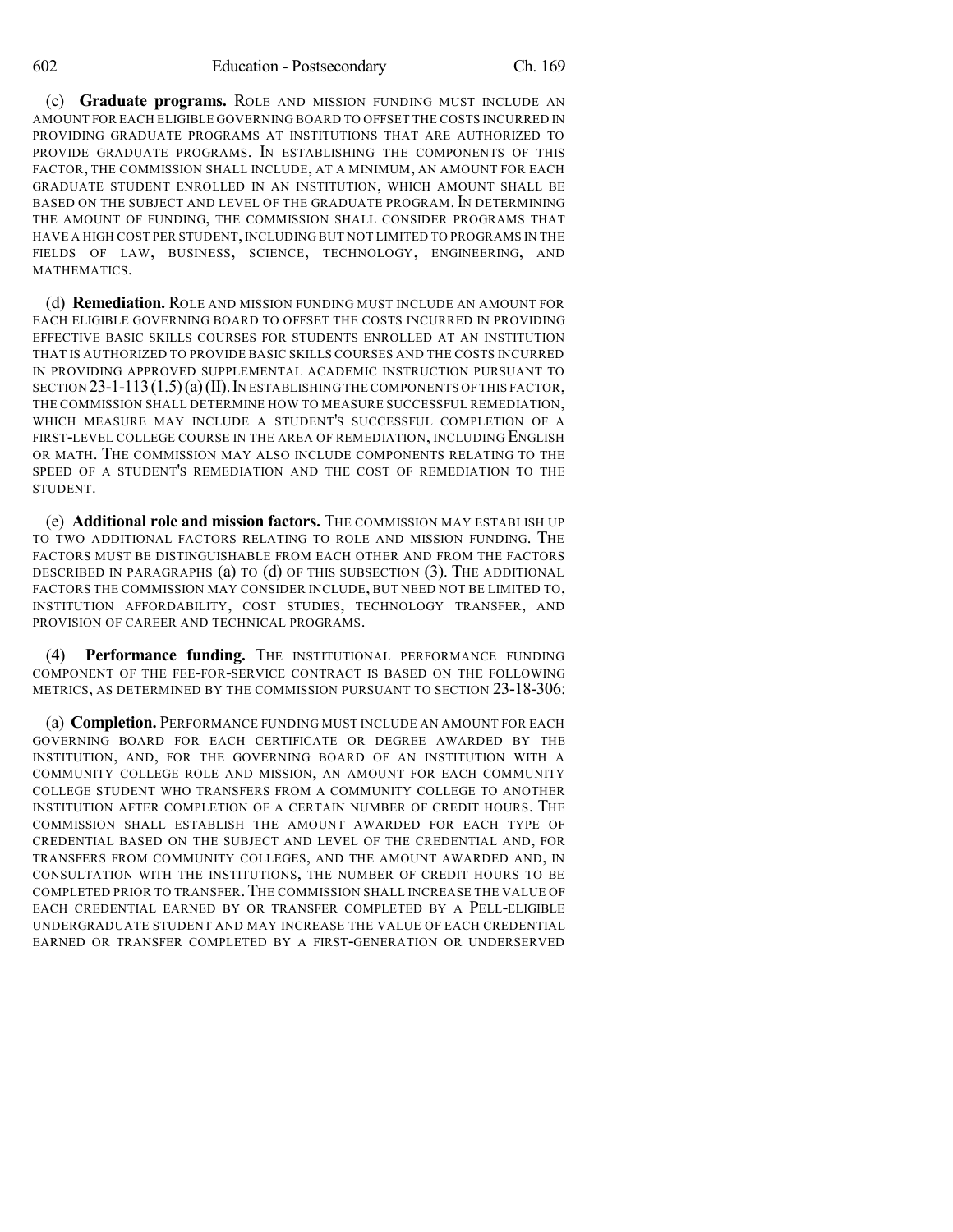UNDERGRADUATE STUDENT IF THE COMMISSION IMPLEMENTS INCREASED FUNDING FOR THESE STUDENT POPULATIONS PURSUANT TO PARAGRAPH (b) OF SUBSECTION (3) OF THIS SECTION.

(b) **Retention.** PERFORMANCE FUNDING MUST INCLUDE AN AMOUNT FOR EACH GOVERNING BOARD BASED ON THE NUMBER OF STUDENTS ENROLLED IN AN INSTITUTION WHO MAKE ACADEMIC PROGRESS BY COMPLETING THIRTY CREDIT HOURS, SIXTY CREDIT HOURS, OR NINETY CREDIT HOURS. IN ESTABLISHING THE COMPONENTS OF THIS METRIC, THE COMMISSION MAY INCLUDE A COMPONENT RELATED TO AN INCREASE IN THE INSTITUTION'S RETENTION RATE. A COMMUNITY COLLEGE THAT RECEIVES A COMPLETION INCENTIVE FOR A TRANSFERRING STUDENT IS NOT ELIGIBLE FOR A RETENTION BONUS FOR THAT STUDENT IN THE SAME YEAR.

(c) **Additional performance metrics.** THE COMMISSION MAY ESTABLISH UP TO FOUR ADDITIONAL PERFORMANCE FUNDING METRICS THAT REFLECT AND SUPPORT THE POLICY GOALS ADOPTED BY THE COMMISSION IN THE MASTER PLAN. THE METRICS MUST BE DISTINGUISHABLE FROM EACH OTHER AND FROM THE METRICS DESCRIBED IN PARAGRAPHS (a) AND (b) OF THIS SUBSECTION (4). THE ADDITIONAL PERFORMANCE METRICS THE COMMISSION MAY CONSIDER INCLUDE, BUT NEED NOT BE LIMITED TO,WORKFORCE PLACEMENT,CLOSING THE ACHIEVEMENT GAP,LIMITING STUDENT LOAN DEBT, AND CONTROLLING INSTITUTIONAL ADMINISTRATIVE COSTS.

(5) THE BOARD OF TRUSTEES OF THE COLORADO SCHOOL OF MINES MAY STUDY AND RECOMMEND TO THE GENERAL ASSEMBLY A DIFFERENT FUNDING STRUCTURE, INCLUDING BUT NOT LIMITED TO A SPECIAL PURPOSE AUTHORITY AS DEFINED IN SECTION 24-77-102 (15), C.R.S., THAT STRENGTHENS THE INSTITUTION AND ITS SPECIALIZED EDUCATIONAL PROGRAMS WHILE ENSURING ACADEMIC QUALITY AND CONTINUED OPPORTUNITIES FOR RESIDENT STUDENTS WHO MEET THE ADMISSIONS CRITERIA OF THE INSTITUTION.

(6) NOTWITHSTANDING ANY PROVISION OF THIS SECTION TO THE CONTRARY,EACH FEE-FOR-SERVICE CONTRACT NEGOTIATED PURSUANT TO THIS SECTION IS SUBJECT TO THE PROVISIONS OF SECTION 23-18-305.

(7) IT IS THE INTENT OF THE GENERAL ASSEMBLY THAT A STATE INSTITUTION OF HIGHER EDUCATION THAT ENTERS INTO A FEE-FOR-SERVICE CONTRACT THAT INCLUDES BASIC SKILLS COURSES SHALL NOT CHARGE A STUDENT MORE PER CREDIT HOUR FOR A BASIC SKILLS COURSE THAN THE STUDENT WOULD PAY PER CREDIT HOUR FOR A GENERAL EDUCATION COURSE.

(8) (a) NOTWITHSTANDING ANY PROVISION OF LAW TO THE CONTRARY, AN INSTITUTION MAY USE FUNDINGPROVIDED PURSUANT TO THIS SECTION AS FINANCIAL ASSISTANCE FOR IN-STATE STUDENTS TO REDUCE THE STUDENT'S SHARE OF IN-STATE TUITION, AS DEFINED IN SECTION 23-18-102.

(b) FOR AN INSTITUTION THAT USES FUNDING RECEIVED PURSUANT TO THIS SECTION TO PROVIDE FINANCIAL ASSISTANCE FOR IN-STATE STUDENTS, "STUDENT'S SHARE OF IN-STATE TUITION", FOR PURPOSES OF PARTS 1AND 2OF THIS ARTICLE, HAS THE SAME MEANING AS SET FORTH IN SECTION 23-18-102, LESS THE AMOUNT OF ANY FINANCIAL ASSISTANCE AWARDED TO THE STUDENT PURSUANT TO PARAGRAPH (a) OF THIS SUBSECTION (8).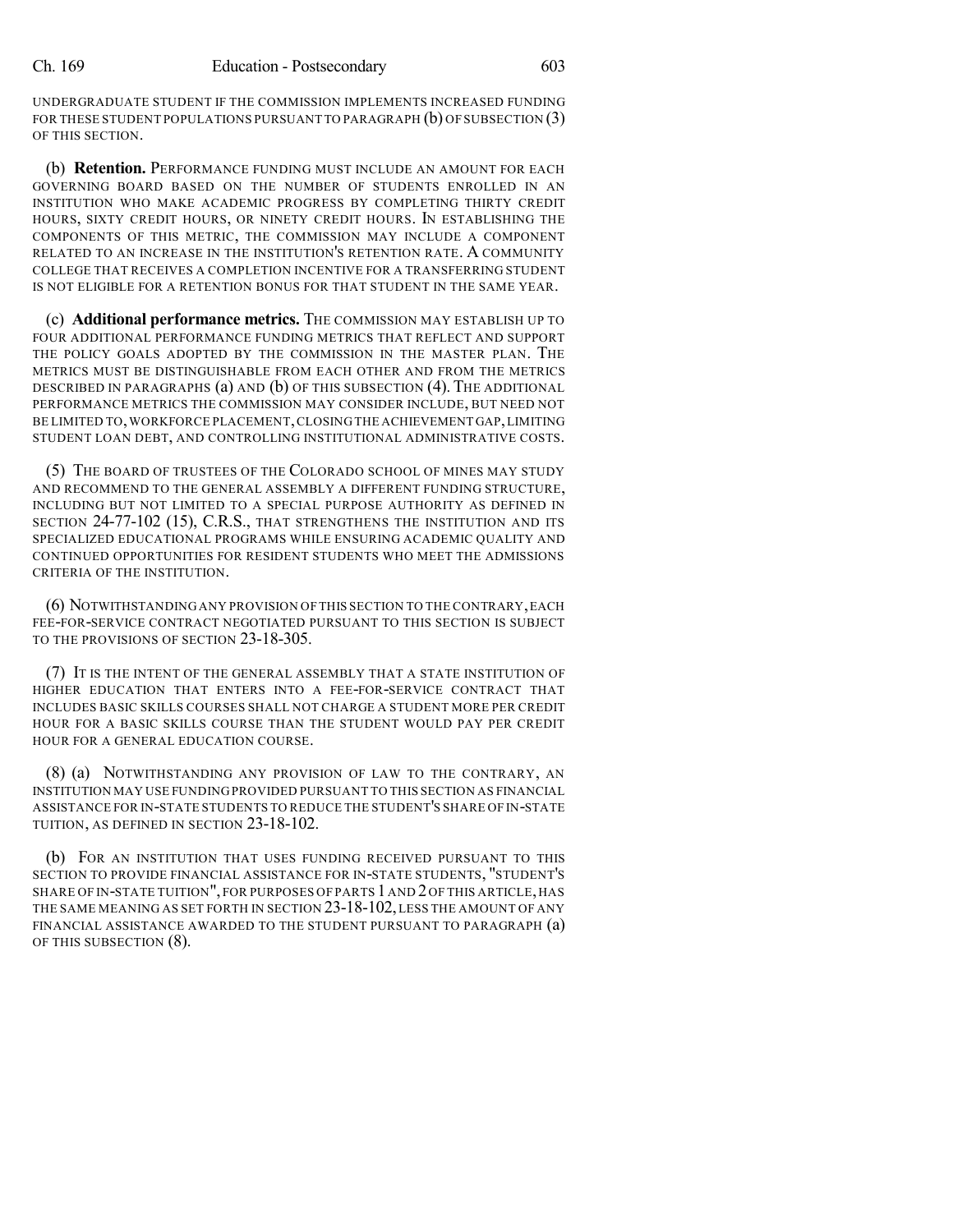**23-18-304. Funding for specialty education programs - area vocational schools - local district junior colleges.** (1) (a) (I) FOR THE 2015-16 STATE FISCAL YEAR AND EACH FISCAL YEAR THEREAFTER, THE BOARD OF REGENTS OF THE UNIVERSITY OF COLORADO MAY ANNUALLY NEGOTIATE A FEE-FOR-SERVICE CONTRACT WITH THE DEPARTMENT FOR THE DELIVERY OF SPECIALTY EDUCATION SERVICES PROVIDED BY THE HEALTH SCIENCES CENTER CAMPUS OF THE UNIVERSITY OF COLORADO, ESTABLISHED PURSUANT TO SECTION 23-20-101. FOR THE 2015-16 STATE FISCAL YEAR AND EACH FISCAL YEAR THEREAFTER, THE BOARD OF GOVERNORS OF THE COLORADO STATE UNIVERSITY SYSTEM MAY ANNUALLY NEGOTIATE FEE-FOR-SERVICE CONTRACTS WITH THE DEPARTMENT FOR THE DELIVERY OF SPECIALTY EDUCATION SERVICES PURSUANT TO PART 3 AND PARTS 5 TO 8 OF ARTICLE 31 OF THIS TITLE, AND THE VETERINARY MEDICINE PROGRAM AT COLORADO STATE UNIVERSITY,ESTABLISHED PURSUANT TO SECTION 23-31-101.THE AMOUNT OF EACH FEE-FOR-SERVICE CONTRACT NEGOTIATED PURSUANT TO THIS SECTION MUST BE EQUAL TO THE AMOUNT OF THE FEE-FOR-SERVICE CONTRACT FOR THE CAMPUS, SERVICE, OR PROGRAM FOR THE PRECEDING STATE FISCAL YEAR, INCREASED OR DECREASED BY A PERCENTAGE EQUAL TO THE PERCENTAGE CHANGE IN THE TOTAL STATE APPROPRIATION FOR THE APPLICABLE STATE FISCAL YEAR FROM THE TOTAL STATE APPROPRIATION FOR THE PRECEDING STATE FISCAL YEAR.

(II) NOTWITHSTANDING THE PROVISIONS OF SUBPARAGRAPH (I) OF THIS PARAGRAPH (a) TO THE CONTRARY, THE FEE-FOR-SERVICE CONTRACT FOR THE HEALTH SCIENCES CENTER CAMPUS OF THE UNIVERSITY OF COLORADO AND THE VETERINARY MEDICINE PROGRAM ATCOLORADO STATE UNIVERSITY MAY INCREASE BY A PERCENTAGE THAT IS GREATER THAN THE PERCENTAGE CHANGE IN THE TOTAL STATE APPROPRIATION FOR THE APPLICABLE FISCAL YEAR FROM THE TOTAL STATE APPROPRIATION FOR THE PRECEDING STATE FISCAL YEAR AND MAY DECREASE BY A PERCENTAGE THAT IS LESS THAN THE PERCENTAGE CHANGE IN THE TOTAL STATE APPROPRIATION FOR THE APPLICABLE FISCAL YEAR FROM THE TOTAL STATE APPROPRIATION FOR THE PRECEDING STATE FISCAL YEAR. IN DETERMINING THE AMOUNT OF THE FEE-FOR-SERVICE CONTRACTS,THE DEPARTMENT SHALL TAKE INTO ACCOUNT THE FACT THAT THE HEALTH SCIENCES CENTER CAMPUS AT THE UNIVERSITY OF COLORADO AND THE VETERINARY MEDICINE PROGRAM AT COLORADO STATE UNIVERSITY ARE HIGH-COST, LOW-ENROLLMENT PROGRAMS.

(b) IF, UPON THE RECOMMENDATION OF THE COMMISSION AND THE DEPARTMENT, THE JOINT BUDGET COMMITTEE DETERMINES THAT AN EDUCATIONAL PROGRAM THAT IS NOT INCLUDED IN PARAGRAPH (a) OF THIS SUBSECTION (1) SHOULD RECEIVE FUNDING AS A SPECIALTY EDUCATION PROGRAM PURSUANT TO THIS SECTION, THE JOINT BUDGET COMMITTEE MAY INTRODUCE LEGISLATION THAT DESIGNATES THE PROGRAM AS A SPECIALTY EDUCATION PROGRAM FUNDED PURSUANT TO THIS SECTION.

 $(2)$ (a) EXCEPT AS PROVIDED IN PARAGRAPH (b) OF THIS SUBSECTION  $(2)$ , FOR THE 2015-16 STATE FISCAL YEAR AND EACH FISCAL YEAR THEREAFTER, THE DIRECT GRANTS MADE TO ELIGIBLE AREA VOCATIONAL SCHOOLS PURSUANT TO PART 3 OF ARTICLE 71 OF THIS TITLE FOR A STATE FISCAL YEAR MUST BE EQUAL TO THE AMOUNT OF THE GRANTS MADE IN THE PRECEDING STATE FISCAL YEAR, INCREASED OR DECREASED BY A PERCENTAGE EQUAL TO THE PERCENTAGE CHANGE IN THE TOTAL STATE APPROPRIATION FOR THE APPLICABLE STATE FISCAL YEAR FROM THE TOTAL STATE APPROPRIATION FOR THE PRECEDING STATE FISCAL YEAR.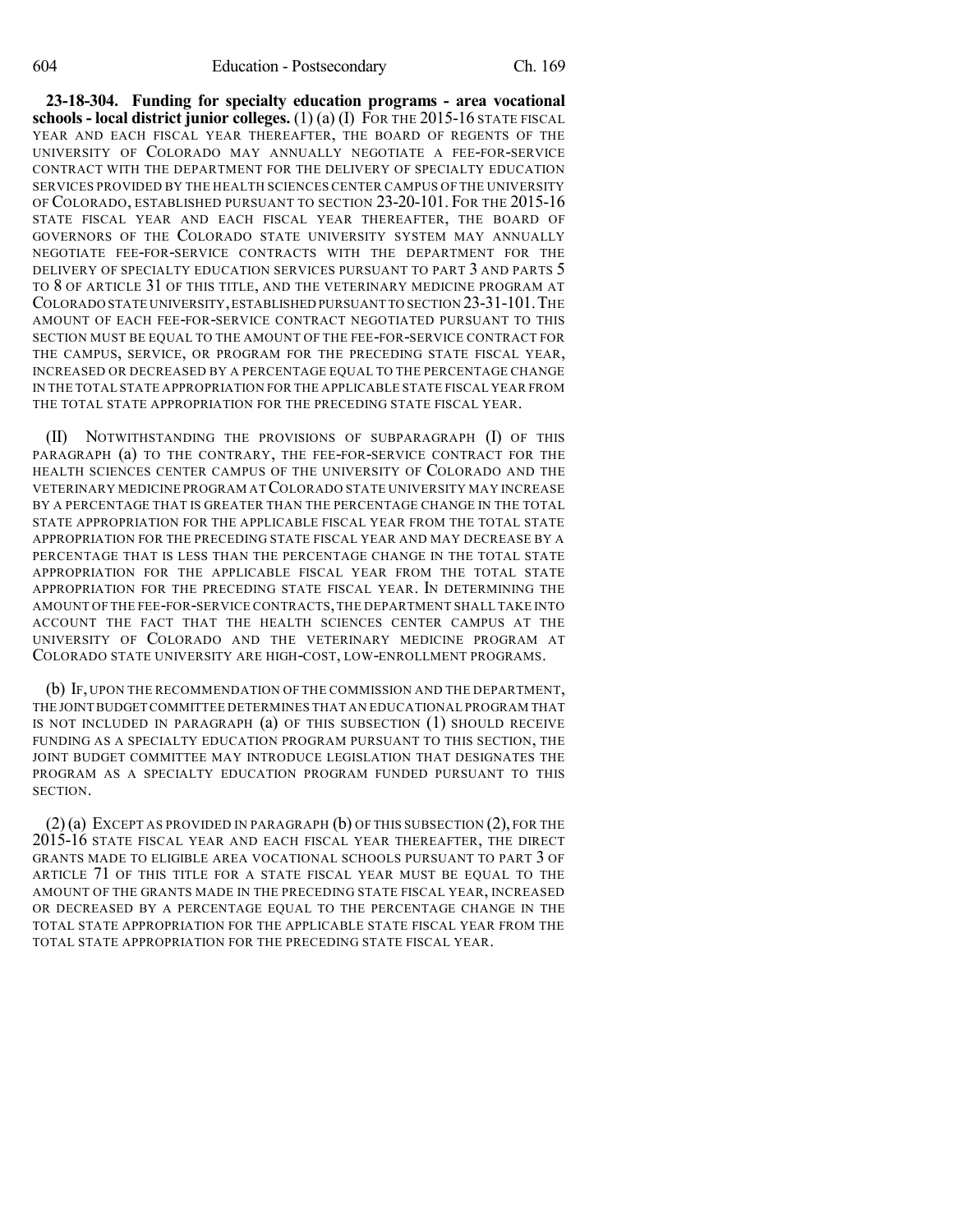#### Ch. 169 Education - Postsecondary 605

(b) AFTER CONSIDERING THE STATUS OFTHE PERFORMANCE CONTRACTS WITH THE AREA VOCATIONAL SCHOOLS PURSUANT TO SECTION 23-5-129, THE COMMISSION MAY RECOMMEND AS PART OF ITS BUDGET REQUEST THAT DIRECT GRANTS TO AREA VOCATIONAL SCHOOLS INCREASE BY A PERCENTAGE THAT IS GREATER THAN THE PERCENTAGE CHANGE IN THE TOTAL STATE APPROPRIATION FOR THE PRECEDING STATE FISCAL YEAR OR DECREASE BY A PERCENTAGE THAT IS LESS THAN THE PERCENTAGE CHANGE IN THE TOTAL STATE APPROPRIATION FOR THE APPLICABLE FISCAL YEAR FROM THE TOTAL STATE APPROPRIATION FOR THE PRECEDING STATE FISCAL YEAR.

(3)(a) EXCEPT AS PROVIDED IN PARAGRAPH (b) OF THIS SUBSECTION (3), FOR THE 2015-16 STATE FISCAL YEAR AND EACH FISCAL YEAR THEREAFTER, THE DIRECT GRANTS MADE TO ELIGIBLE JUNIOR COLLEGE DISTRICTS PURSUANT TO PART 3 OF ARTICLE 71 OF THIS TITLE FOR A STATE FISCAL YEAR MUST BE EQUAL TO THE AMOUNT OF THE GRANTS MADE IN THE PRECEDING STATE FISCAL YEAR, INCREASED OR DECREASED BY A PERCENTAGE EQUAL TO THE PERCENTAGE CHANGE IN THE TOTAL STATE APPROPRIATION FOR THE APPLICABLE STATE FISCAL YEAR FROM THE TOTAL STATE APPROPRIATION FOR THE PRECEDING STATE FISCAL YEAR.

(b) AFTER CONSIDERING THE STATUS OF THE PERFORMANCE CONTRACTS WITH THE LOCAL DISTRICT JUNIOR COLLEGES PURSUANT TO SECTION 23-5-129, THE COMMISSION MAY RECOMMEND AS PART OF ITS BUDGET REQUEST THAT DIRECT GRANTS TO LOCAL DISTRICT JUNIOR COLLEGES INCREASE BY A PERCENTAGE THAT IS GREATER THAN THE PERCENTAGE CHANGE IN THE TOTAL STATE APPROPRIATION FOR THE PRECEDING STATE FISCAL YEAR OR DECREASE BY A PERCENTAGE THAT IS LESS THAN THE PERCENTAGE CHANGE IN THE TOTAL STATE APPROPRIATION FOR THE APPLICABLE FISCAL YEAR FROM THE TOTAL STATE APPROPRIATION FOR THE PRECEDING STATE FISCAL YEAR.

(c) COLORADO MOUNTAIN COLLEGE MAY ELECT TO PARTICIPATE IN THE FUNDING PROVISIONS SPECIFIED IN SECTION 23-18-303 IN LIEU OF THE FUNDING PROVISIONS SPECIFIED IN PARAGRAPHS (a) AND (b) OF THIS SUBSECTION (3). COLORADO MOUNTAIN COLLEGE MUST NOTIFY THE COMMISSION BY AUGUST 1OF ITS INTENTION TO PARTICIPATE IN THE FUNDING PROVISIONS SPECIFIED IN SECTION 23-18-303 FOR THE FOLLOWING STATE FISCAL YEAR.IF COLORADO MOUNTAIN COLLEGE ELECTS TO PARTICIPATE IN THE FUNDING PROVISIONS OF SECTION 23-18-303, THE DEPARTMENT SHALL APPLY THE FUNDING PROVISIONS OF SECTION 23-18-303 TO COLORADO MOUNTAIN COLLEGE IN THE SAME MANNER AS THEY ARE APPLIED TO ALL OTHER INSTITUTIONS, AND COLORADO MOUNTAIN COLLEGE MUST RECEIVE LEVELS OF FUNDING THAT ARE COMPARABLE TO THE FUNDING RECEIVED BY THE GOVERNING BOARDS IN ACCORDANCE WITH THE PROVISIONS OF SECTION 23-18-303.

(4) THE GOVERNING BOARDS OF INSTITUTIONS WITH SPECIALTY EDUCATION PROGRAMS, THE AREA VOCATIONAL SCHOOLS, THE LOCAL DISTRICT JUNIOR COLLEGES, AND THE COMMISSION ARE ENCOURAGED TO DEVELOP FUNDING MODELS THAT INCLUDE SPECIFIC PERFORMANCE METRICS TO ENSURE THAT THESE PROGRAMS AND INSTITUTIONS ARE MEETING THE POLICY GOALS ESTABLISHED BY THE GENERAL ASSEMBLY AND ADOPTED BY THE COMMISSION IN ITS MASTER PLAN.

**23-18-305. Totalappropriations- adjustments-fiscal emergency- resolution - financial hardship.** (1) (a) FOR THE 2015-16 STATE FISCAL YEAR THROUGH THE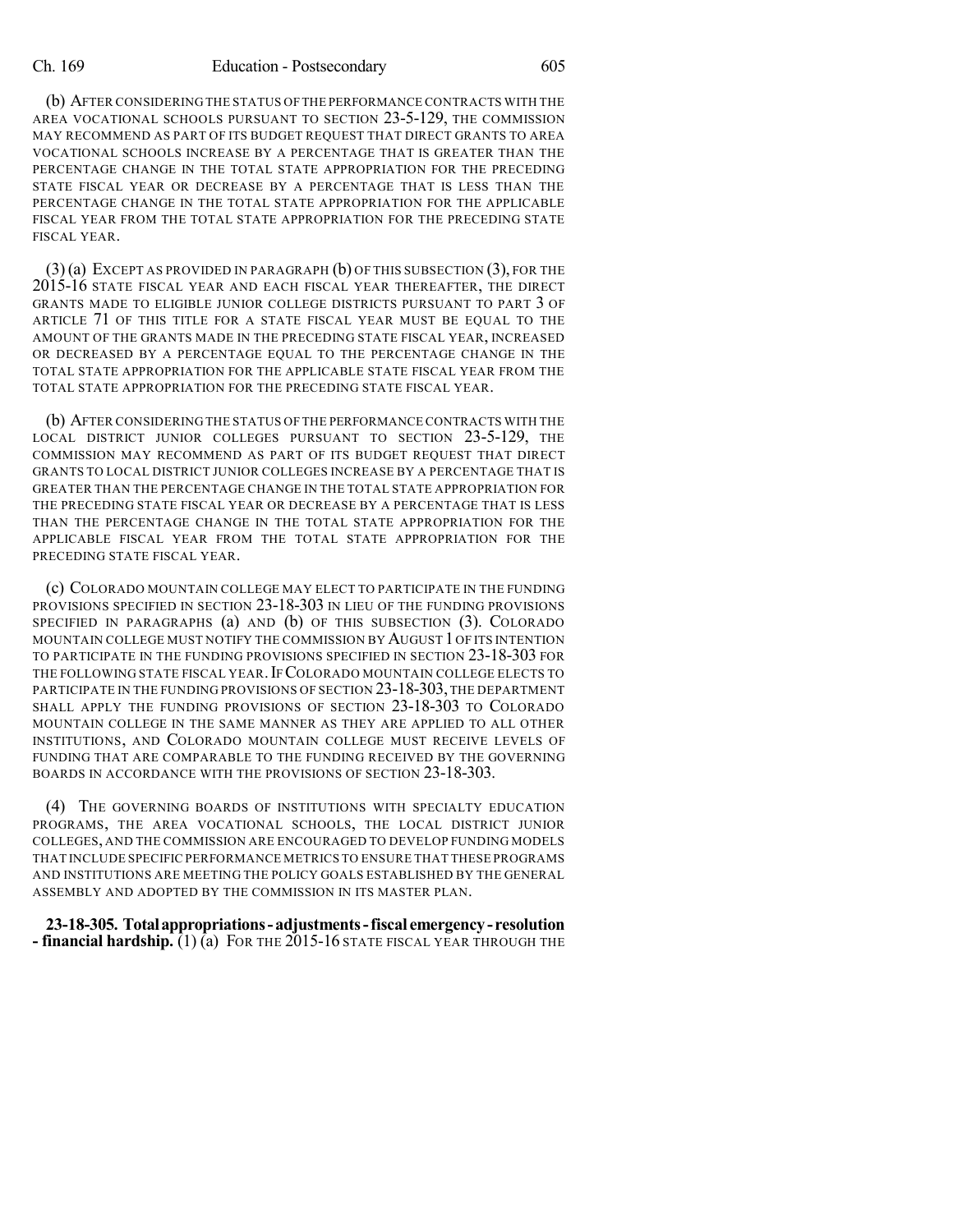2019-20 STATE FISCAL YEAR, THE TOTAL GOVERNING BOARD APPROPRIATION FOR A GOVERNING BOARD FOR A FISCAL YEAR SHALL NOT CHANGE FROM THE PRECEDING FISCAL YEAR BY A PERCENTAGE THAT IS MORE THAN FIVE PERCENTAGE POINTS LESS THAN OR FIVE PERCENTAGE POINTS GREATER THAN THE PERCENTAGE CHANGE IN THE TOTAL STATE APPROPRIATION FROM THE PRECEDING FISCAL YEAR. NOTWITHSTANDING ANY PROVISION OF THIS PART 3 TO THE CONTRARY, THE GENERAL ASSEMBLY IN THE ANNUAL GENERAL APPROPRIATIONS BILL SHALL ADJUST THE TOTAL GOVERNING BOARD APPROPRIATION FOR EACH GOVERNING BOARD AS NECESSARY TO COMPLY WITH THIS SECTION.

(b) BEGINNING WITH THE 2020-21 STATE FISCAL YEAR, IN ANY FISCAL YEAR THAT THE DEPARTMENT DETERMINES THAT IT IS APPROPRIATE TO ADJUST TOTAL GOVERNING BOARD APPROPRIATIONS AS PROVIDED IN PARAGRAPH (a) OF THIS SUBSECTION (1), THE DEPARTMENT MAY RECOMMEND THAT THE JOINT BUDGET COMMITTEE ADJUST THE TOTAL GOVERNING BOARD APPROPRIATIONS FOR EACH GOVERNING BOARD AS NECESSARY TO COMPLY WITH THE PROVISIONS OFPARAGRAPH (a) OF THIS SUBSECTION (1).

(2)(a) EXCEPT AS PROVIDED IN PARAGRAPH (b) OF THIS SUBSECTION (2), FOR THE 2015-16 STATE FISCAL YEAR AND EACH FISCAL YEAR THEREAFTER, THE TOTAL ANNUAL APPROPRIATION IN TRUST FOR ELIGIBLE UNDERGRADUATE STUDENTS TO THE COLLEGE OPPORTUNITY FUND PURSUANT TO SECTION 23-18-202 MUST BE AN AMOUNT EQUAL TO AT LEAST FIFTY-TWO AND FIVE-TENTHS PERCENT OF THE TOTAL STATE APPROPRIATION FOR THE APPLICABLE STATE FISCAL YEAR; EXCEPT THAT THE PERCENTAGE MAY BE LESS THAN FIFTY-TWO AND FIVE-TENTHS PERCENT AS A RESULT OF ADJUSTMENTS FOR ACTUAL ENROLLMENT MADE PURSUANT TO SECTION 23-18-202 (1) (c).

(b) (I) IF, DUE TO AN ECONOMIC DOWNTURN, THE DEPARTMENT AND THE COMMISSION DETERMINE THAT COMPLYING WITH THE COLLEGE OPPORTUNITY FUND STIPEND ALLOCATION REQUIREMENT SET FORTH IN PARAGRAPH (a) OF THIS SUBSECTION (2) RESULTS IN AN UNDUE BURDEN TO THE INSTITUTIONS, THE DEPARTMENT MAY SUBMIT AN ADDITIONAL BUDGET REQUEST THAT DOES NOT COMPLY WITH THE COLLEGE OPPORTUNITY FUND STIPEND ALLOCATION REQUIREMENT. TO APPROVE THE DEPARTMENT'S BUDGET REQUEST WAIVING THE COLLEGE OPPORTUNITY FUND STIPEND ALLOCATION REQUIREMENT, THE GENERAL ASSEMBLY MUST ADOPT A JOINT RESOLUTION BY SIMPLE MAJORITY IN BOTH CHAMBERS THAT DECLARES A FISCAL EMERGENCY.

(II) THE COLLEGE OPPORTUNITY FUND STIPEND ALLOCATION REQUIREMENT SET FORTH IN PARAGRAPH (a) OF THIS SUBSECTION (2) DOES NOT APPLY IN ANY STATE FISCAL YEAR FOR WHICH THE REVENUE ESTIMATE PREPARED BY THE LEGISLATIVE COUNCIL STAFF IN MARCH OF THE FISCAL YEAR PRIOR TO THE NEXT FISCAL YEAR INDICATES THAT THERE ARE EXCESS STATE REVENUES OF AT LEAST FIFTY MILLION DOLLARS THAT ARE REQUIRED TO BE REFUNDED PURSUANT TO SECTION 20 OF ARTICLE X OF THE STATE CONSTITUTION.

(3) IF AFTER APPLYING THE COLLEGE OPPORTUNITY FUND STIPEND ALLOCATION REQUIREMENT SET FORTH IN PARAGRAPH (a) OF SUBSECTION (2) OF THIS SECTION AND THE FEE-FOR-SERVICE PROVISIONS OF SECTION 23-18-303 THE DEPARTMENT DETERMINES THAT THIS HAS RESULTED IN FINANCIAL INSTABILITY FOR AND THE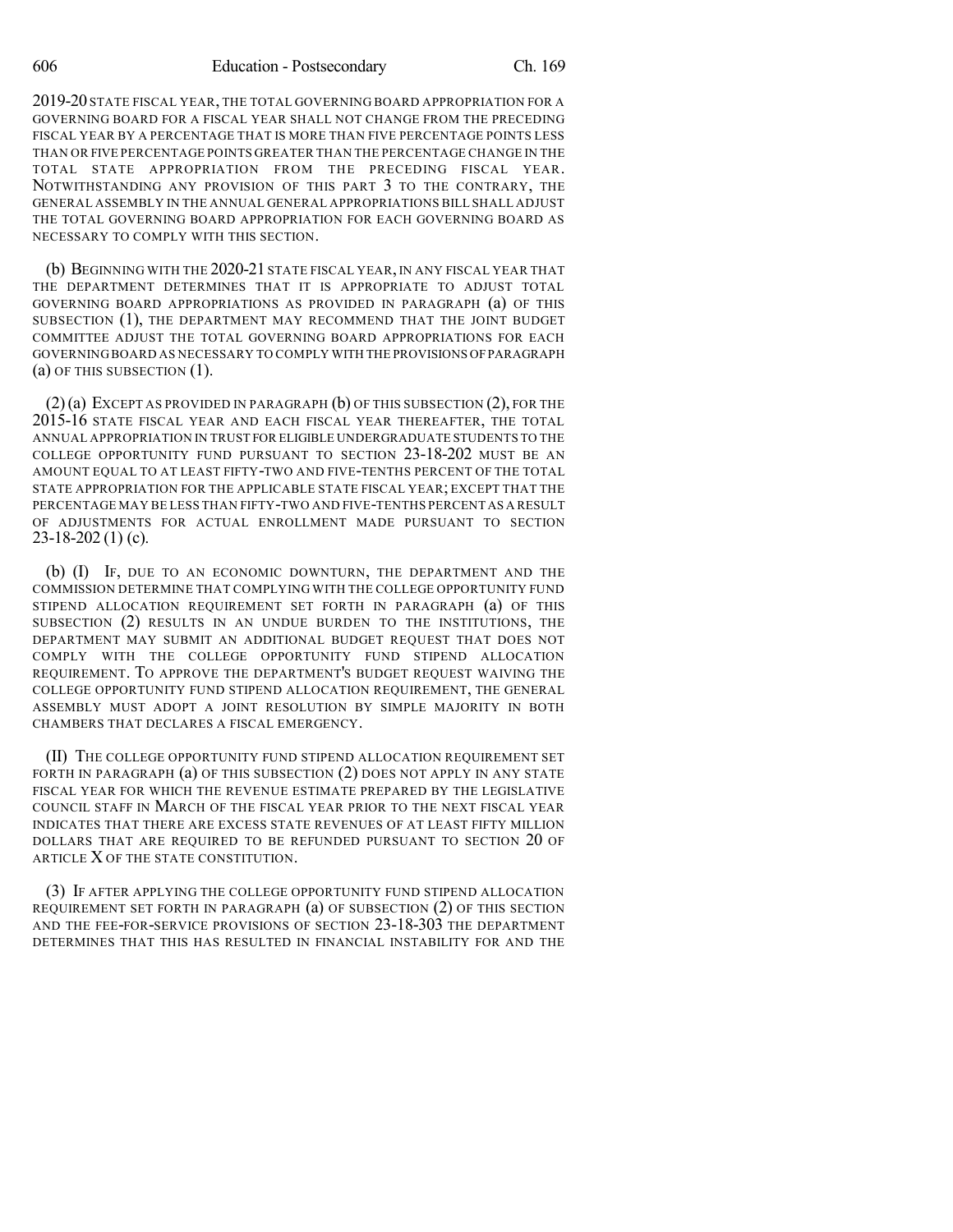POTENTIAL CLOSURE OF AN INSTITUTION, THE DEPARTMENT MAY RECOMMEND TO THE JOINT BUDGET COMMITTEE THAT THE INSTITUTION BE TREATED AS A SPECIALTY EDUCATION PROGRAM PURSUANT TO THE PROVISIONS OF SECTION 23-18-304. THE JOINT BUDGET COMMITTEE MAY INTRODUCE LEGISLATION DESIGNATING THE INSTITUTION AS A SPECIALTY EDUCATION PROGRAM SUBJECT TO THE PROVISIONS OF SECTION 23-18-304 AND EXEMPTING THE INSTITUTION FROM ANY PROVISIONS OF THIS PART 3 FOR A SPECIFIED PERIOD OF TIME. AN INSTITUTION THAT RECEIVES AN EXEMPTION PURSUANT TO THIS SUBSECTION (3) SHALL, IN CONSULTATION WITH THE DEPARTMENT AND THE COMMISSION, SUBMIT A PLAN FOR ACHIEVING FINANCIAL STABILITY TO THE JOINT BUDGET COMMITTEE AND TO THE EDUCATION COMMITTEES OF THE HOUSE OF REPRESENTATIVES AND OF THE SENATE, OR ANY SUCCESSOR COMMITTEES.

(4) NOTWITHSTANDING ANY PROVISION OF THIS PART 3 TO THE CONTRARY, IN A FISCAL YEAR IN WHICH THE PROVISIONS OF SECTION 23-1-108 (1.9) APPLY, PERFORMANCE-BASED FUNDINGTHAT A GOVERNINGBOARD RECEIVES IS IN ADDITION TO ANY AMOUNTS THE GOVERNING BOARD RECEIVES PURSUANT TO A FEE-FOR-SERVICE CONTRACT PURSUANT TO SECTIONS 23-18-303 AND 23-1-304, A DIRECT GRANT THE GOVERNING BOARD RECEIVES PURSUANT TO SECTION 23-18-304 AND PART 3 OF ARTICLE 71 OF THIS TITLE, OR AMOUNTS THAT THE GOVERNING BOARD IS AUTHORIZED TO EXPEND PURSUANT TO THE COLLEGE OPPORTUNITY FUND PROGRAM CREATED IN PART 2 OF THIS ARTICLE.

**23-18-306. Duties and powers of the commission - department - role and mission factors and performance metrics- consultationwithinterestedparties - facilitator.** (1) AS USED IN THIS SECTION, "INTERESTED PARTIES" INCLUDES BUT IS NOT LIMITED TO THE GOVERNING BOARDS OF INSTITUTIONS, INSTITUTION ADMINISTRATORS, HIGHER EDUCATION ADVOCATES, STUDENTS, FACULTY, NONPROFIT EDUCATION ORGANIZATIONS, AND MEMBERS OF THE BUSINESS COMMUNITY.

(2)(a) PURSUANT TO SECTION 23-18-303, NO LATER THAN JANUARY 1, 2015, THE COMMISSION SHALL DETERMINE, IN CONSULTATION WITH INTERESTED PARTIES, THE ROLE AND MISSION FACTORS AND PERFORMANCE FUNDING METRICS FOR FEE-FOR-SERVICE CONTRACTS ENTERED INTO PURSUANT TO SECTION 23-18-303. THE COMMISSION SHALL ESTABLISH THE COMPONENTS OF EACH FACTOR RELATING TO ROLE AND MISSION FUNDING, INCLUDING THE WEIGHT ASSOCIATED WITH EACH FACTOR, AND THE COMPONENTS OF EACH PERFORMANCE METRIC RELATING TO PERFORMANCE FUNDING, INCLUDING THE COMPONENTS OF EACH METRIC AND THE WEIGHT ASSOCIATED WITH EACH METRIC.

(b) THE COMMISSION SHALL DETERMINE, AND THE DEPARTMENT SHALL APPLY AND IMPLEMENT EACH ROLE AND MISSION FACTOR AND PERFORMANCE FUNDING METRIC PURSUANT TO THE FOLLOWING GUIDELINES:

(I) EACH ROLE AND MISSION FACTOR AND PERFORMANCE FUNDING METRIC MUST BE TIED TO THE POLICY GOALS ESTABLISHED BY THE GENERAL ASSEMBLY AND BY THE COMMISSION IN ITS MASTER PLAN;

(II) EACH ROLE AND MISSION FACTOR AND PERFORMANCE FUNDING METRIC MUST BE TRANSPARENT AND MEASURABLE;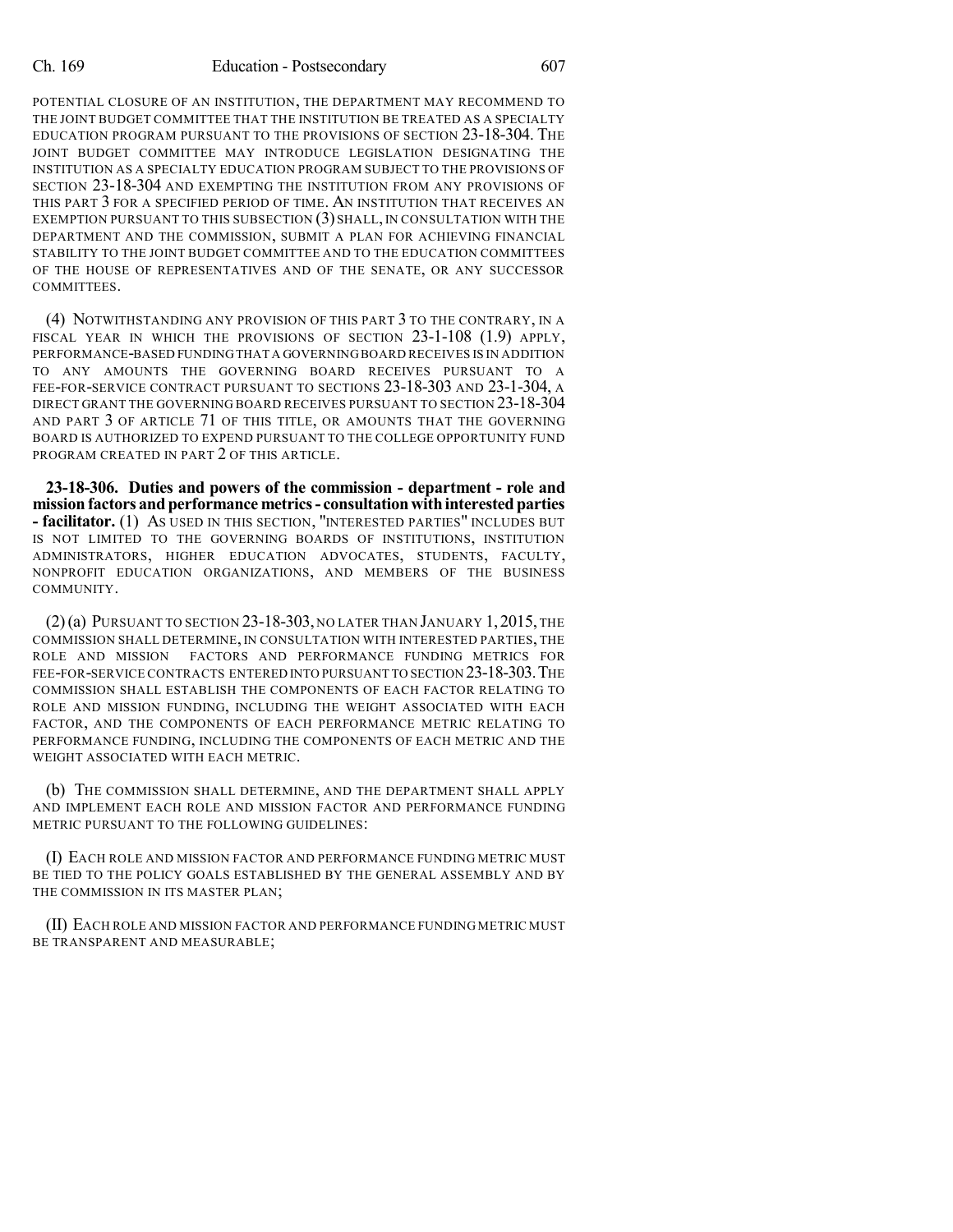(III) EACH ROLE AND MISSION FACTOR MAY BE APPLIED DIFFERENTLY TO INSTITUTIONS, BUT TO THE EXTENT POSSIBLE, SIMILAR INSTITUTIONS MUST BE TREATED SIMILARLY; AND

(IV) EACH PERFORMANCE FUNDING METRIC MUSTBE APPLIED UNIFORMLY TO ALL GOVERNING BOARDS. FOR EXAMPLE, THE PERFORMANCE FUNDING METRIC FOR RETENTION MUST BE MEASURED AND APPLIED TO A COMMUNITY COLLEGE IN THE SAME MANNER THAT IT IS MEASURED AND APPLIED TO A FOUR-YEAR INSTITUTION.

(3) (a) FROM MAY 2014 THROUGH DECEMBER 2014, THE COMMISSION SHALL CONVENE A SERIES OF MEETINGS WITH INTERESTED PARTIES TO DEVELOP THE ROLE AND MISSION FACTORS AND PERFORMANCE FUNDING METRICS FOR FEE-FOR-SERVICE CONTRACTS PURSUANT TO SUBSECTION (2) OF THIS SECTION.

(b) THE COMMISSION SHALL RETAIN A FACILITATOR TO ATTEND MEETINGS AND FACILITATE THE WORK OF THE COMMISSION. THE DEPARTMENT SHALL PROVIDE ANY ADDITIONAL NECESSARY STAFF SUPPORT TO THE COMMISSION.

(c) THE COMMISSION MAY ORGANIZE ITS WORK IN THE MANNER IT CHOOSES, INCLUDINGCONVENING COMMITTEES OF INTERESTED PERSONS TO FOCUS ON SPECIFIC ROLE AND MISSION FACTORS OR PERFORMANCE FUNDING METRICS.

(d) AFTER DETERMINING THE INITIAL ROLE AND MISSION FACTORS AND PERFORMANCE FUNDING METRICS AND THE WEIGHTS ASSIGNED TO EACH FACTOR OR METRIC, THE COMMISSION MAY CONTINUE TO MEET WITH INTERESTED PARTIES TO REVIEW THE IMPLEMENTATION OF THE FEE-FOR-SERVICE MODEL AND TO MAKE RECOMMENDATIONS TO THE JOINT BUDGET COMMITTEE AND TO THE EDUCATION COMMITTEES OF THE HOUSE OF REPRESENTATIVES AND THE SENATE CONCERNING CHANGES TO THE FEE-FOR-SERVICE MODEL OR OTHER PROVISIONS OF THIS PART 3.

(4) BECAUSE THE IMPLEMENTATION OF THIS PART 3 MAY HAVE UNANTICIPATED RESULTS, ON JULY 1, 2016, AND EACH JULY 1 THEREAFTER THROUGH JULY 1, 2020, THE COMMISSION SHALL SUBMIT A WRITTEN REPORT TO THE JOINT BUDGET COMMITTEE AND TO THE EDUCATION COMMITTEES OF THE HOUSE OF REPRESENTATIVES AND THE SENATE CONCERNING THE STATUS OF THE IMPLEMENTATION OF THIS PART 3, AND MAY RECOMMEND CHANGES TO THE PROVISIONS OF THIS PART 3.

(5) THE GENERAL ASSEMBLY FINDS AND DECLARES THAT IT IS VITAL THAT COLORADO'S HIGHER EDUCATION SYSTEM IS ACCESSIBLE AND AFFORDABLE FOR ALL COLORADANS. THE INSTITUTIONS' TUITION POLICIES ARE AN IMPORTANT COMPONENT OF ENSURING BOTH THE AFFORDABILITY AND SUSTAINABILITY OF COLORADO'S HIGHER EDUCATION SYSTEM. WITH THE EXPIRATION OF TUITION POLICIES IMPLEMENTED PURSUANT TO RECENT LEGISLATION, IT IS IMPERATIVE THAT THE COMMISSION AND THE GOVERNING BOARDS OF STATE INSTITUTIONS OF HIGHER EDUCATION, AS WELL AS OTHER INTERESTED PARTIES, WORK COOPERATIVELY TO STRUCTURE AN ONGOING TUITION POLICY FOR THE STATE. THEREFORE, BY NOVEMBER 1, 2015, THE COMMISSION SHALL SUBMIT TO THE JOINT BUDGET COMMITTEE AND TO THE EDUCATION COMMITTEES OF THE HOUSE OF REPRESENTATIVES AND THE SENATE TUITION POLICIES THAT ENSURE BOTH ACCESSIBLE AND AFFORDABLE HIGHER EDUCATION FOR COLORADO'S RESIDENTS.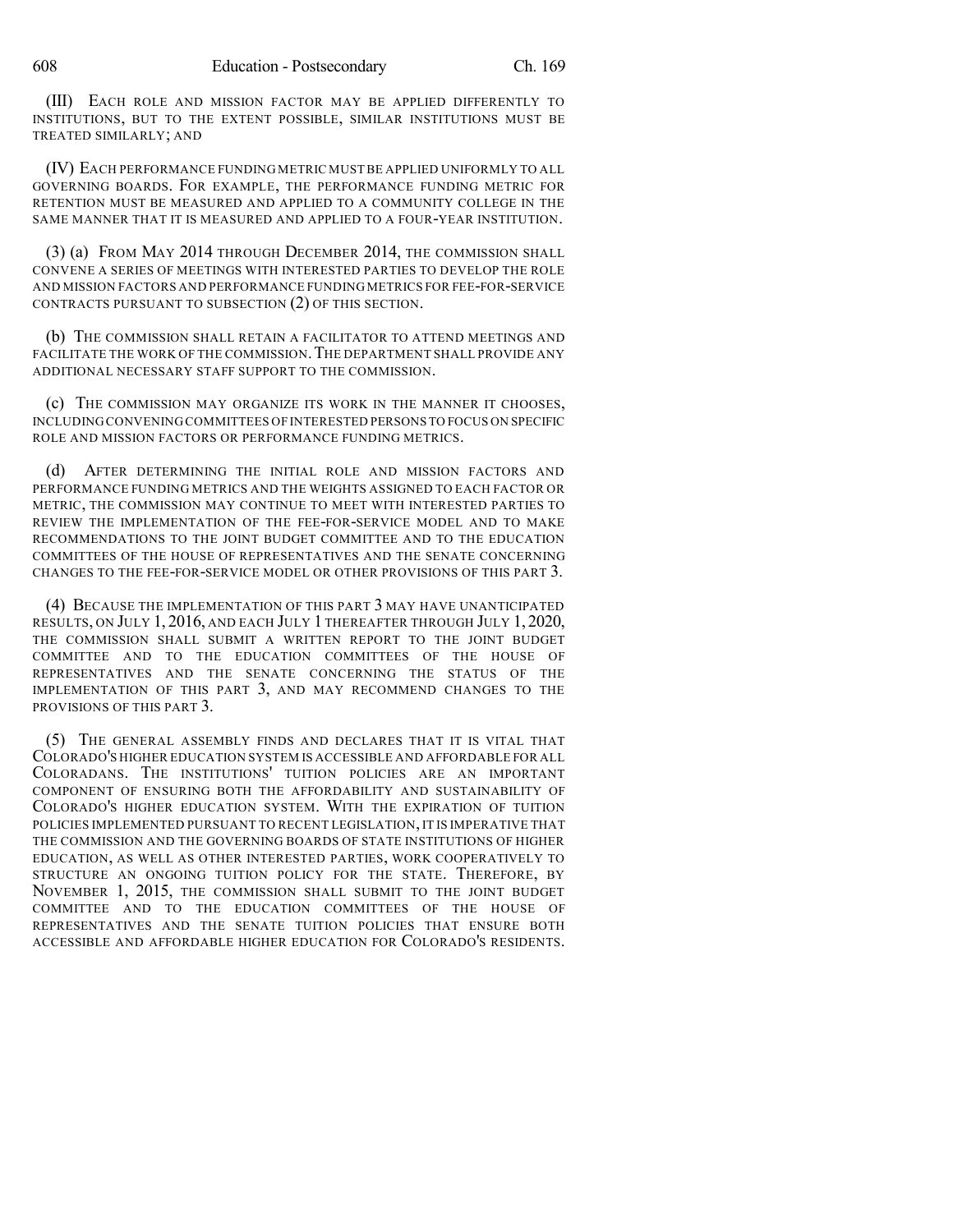THE TUITION POLICIES MUST ALSO REFLECT THE LEVEL OF STATE FUNDING FOR INSTITUTIONS AND THE NEED OF EACH INSTITUTION TO ENHANCE THE QUALITY OF EDUCATIONAL PROGRAMS AND OFFERINGS AND STRENGTHEN THE FINANCIAL POSITION OF THE INSTITUTION. THE COMMISSION SHALL DEVELOP THE TUITION POLICY RECOMMENDATIONS IN CONSULTATION WITH THE GOVERNING BOARDS OF THE INSTITUTIONS AND OTHER INTERESTED PARTIES USING AN INCLUSIVE AND TRANSPARENT PROCESS.

(6) THE COMMISSION SHALL ADOPT ANY POLICIES OR PROCEDURES NECESSARY FOR THE UNIFORM APPLICATION AND IMPLEMENTATION OF THIS PART 3.

(7) THE DEPARTMENT SHALL COMPLY WITH THE REQUIREMENTS OF THIS PART 3 IN SUBMITTING ITS BUDGET REQUEST PURSUANT TO THE BUDGET PROCEDURES SPECIFIED IN PART 3 OF ARTICLE 37 OF TITLE 24, C.R.S.

**23-18-307. Budget provisions- reporting.** (1) AS PART OF THE DEPARTMENT'S 2014PRESENTATION TO THE LEGISLATIVE COMMITTEES OF REFERENCE PURSUANT TO SECTION 2-7-203, C.R.S., THE DEPARTMENT SHALL REPORT ITS PROGRESS IN IMPLEMENTING THIS PART 3 AND SHALL PROVIDE A DRAFT OF THE FACTORS AND METRICS, WITH THEIR WEIGHTS, THAT THE COMMISSION IS CONSIDERING PURSUANT TO SECTION 23-18-306.

(2) (a) BY NOVEMBER 1, 2014, THE DEPARTMENT AND THE COMMISSION SHALL SUBMIT A BUDGET REQUEST THAT INCLUDES THE TOTAL AMOUNT OF FUNDING REQUESTED FOR HIGHER EDUCATION FOR THE 2015-16 STATE FISCAL YEAR AND A DRAFT OF THE FACTORS AND METRICS,WITH THEIR WEIGHTS, THAT THE COMMISSION IS CONSIDERING PURSUANT TO SECTION 23-18-306BUT THAT DOES NOT INCLUDE THE SPECIFIC ALLOCATION TO EACH GOVERNING BOARD.

(b) BY JANUARY 15, 2015, THE DEPARTMENT AND THE COMMISSION SHALL SUBMIT AN UPDATED BUDGET REQUEST THAT INCLUDES:

(I) A DETAILED DESCRIPTION OF THE FEE-FOR-SERVICE CONTRACT ROLE AND MISSION FUNDING FACTORS AND THE PERFORMANCE FUNDING METRICS AND THE VALUES ASSIGNED TO EACH FACTOR AND METRIC; AND

(II) THE FEE-FOR-SERVICE CONTRACT PROVISIONS OF SECTION 23-18-303 AS APPLIED TO EACH INSTITUTION, INCLUDING DETAILS OF THE FUNDING REQUESTED FOR EACH INSTITUTION FOR EACH ROLE AND MISSION FUNDING FACTOR AND EACH PERFORMANCE FUNDING METRIC.

(3) FOR THE 2016-17 STATE FISCAL YEAR AND EACH FISCAL YEAR THEREAFTER, THE DEPARTMENT AND THE COMMISSION SHALL SUBMIT A BUDGET REQUEST BY NOVEMBER 1 OF EACH YEAR THAT INCLUDES:

(a) A DETAILED DESCRIPTION OF THE FEE-FOR-SERVICE CONTRACT ROLE AND MISSION FUNDING FACTORS AND THE PERFORMANCE FUNDING METRICS AND THE VALUES ASSIGNED TO EACH FACTOR AND METRIC; AND

(b) THE FEE-FOR-SERVICE CONTRACT PROVISIONS OF SECTION 23-18-303 AS APPLIED TO EACH INSTITUTION,INCLUDING DETAILS OF THE FUNDING REQUESTED FOR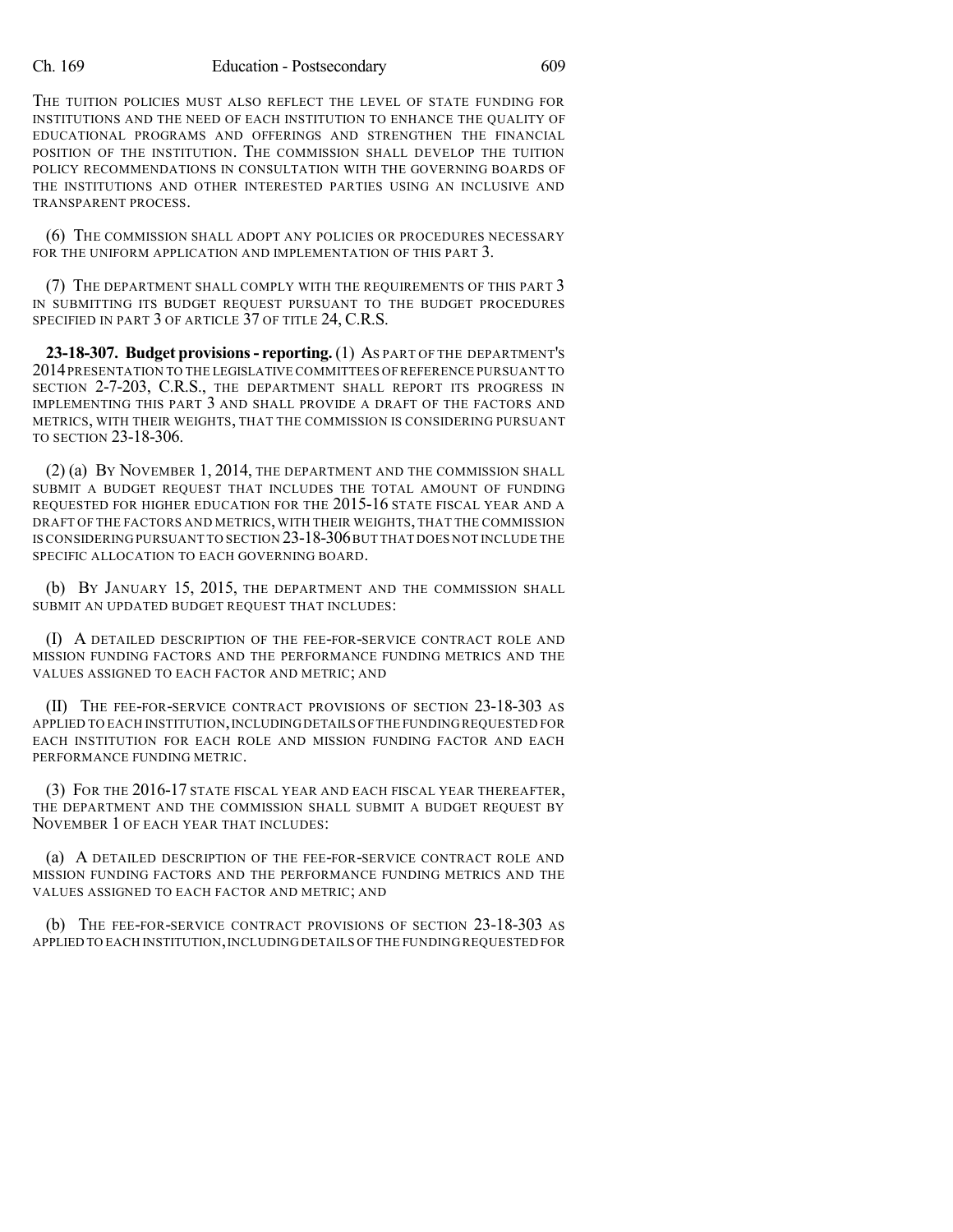EACH INSTITUTION FOR EACH ROLE AND MISSION FUNDING FACTOR AND EACH PERFORMANCE FUNDING METRIC.

(4) IN DEVELOPING THE ANNUAL GENERAL APPROPRIATIONS BILL, THE JOINT BUDGET COMMITTEE SHALL FOLLOW THE PROVISIONS OF SECTION 23-18-303 IN CALCULATINGTHE AMOUNTS OF FEE-FOR-SERVICE CONTRACTS,INCLUDINGTHE ROLE AND MISSION FUNDING FACTORS AND PERFORMANCE FUNDING METRICS AS DETERMINED BY THE COMMISSION, BUT MAY APPLY DIFFERENT WEIGHTS TO THE FACTORS AND METRICS THAN THE VALUES DETERMINED BY THE COMMISSION. IF THE JOINT BUDGET COMMITTEE ALTERS THE VALUE OF A FACTOR OR METRIC, THE NEW VALUE SHALL BE APPLIED TO THE DETERMINATION OF ALL FEE-FOR-SERVICE CONTRACTS PURSUANT TO SECTION 23-18-303.

**SECTION 2.** In Colorado Revised Statutes, **amend** 23-1-109.7 as follows:

**23-1-109.7. Duties and powers of the commission with regard to the provision of educational services.** (1) Beginning July 1, 2005, the commission shall be responsible for ensuring the provision of specific postsecondary educational services in the state. These educational services shall include but need not be limited to:

(a) Educational services in rural areas or communities in which the cost of delivering such services is not sustained by the amount received in student tuition;

#### $(b)$  to  $(d)$  Repealed.

(e) Educational services required of the commission to meet its obligations under reciprocal agreements pursuant to section 23-1-112;

### (f) Graduate school services;

(g) Educational services that may increase economic development opportunities in the state, including courses to assist students in career development and retraining; and

(h) Specialized educational services and professional degrees, including but not limited to the areas of dentistry, medicine, veterinary medicine, nursing, law, forestry, and engineering and programs that address identified state or national priorities.

(2) BEGINNINGJULY 1,2005,THE COMMISSION IS RESPONSIBLE FOR ENSURINGTHE PROVISION OF POSTSECONDARY EDUCATIONAL SERVICES PURSUANT TO PART 3 OF ARTICLE 18 OF THIS TITLE. The department of higher education on behalf of the commission shall annually enter into fee-for-service contracts with one or more governing boards of institutions of higher education PURSUANT TO SECTION  $23-18-303$  to provide the higher education services specified in subsection  $(1)$  of this section 23-18-301. The department of higher education may contract with a governing board of an institution of higher education only to the extent that the contract remains consistent with any contract entered into pursuant to section 23-5-129 with the governing board.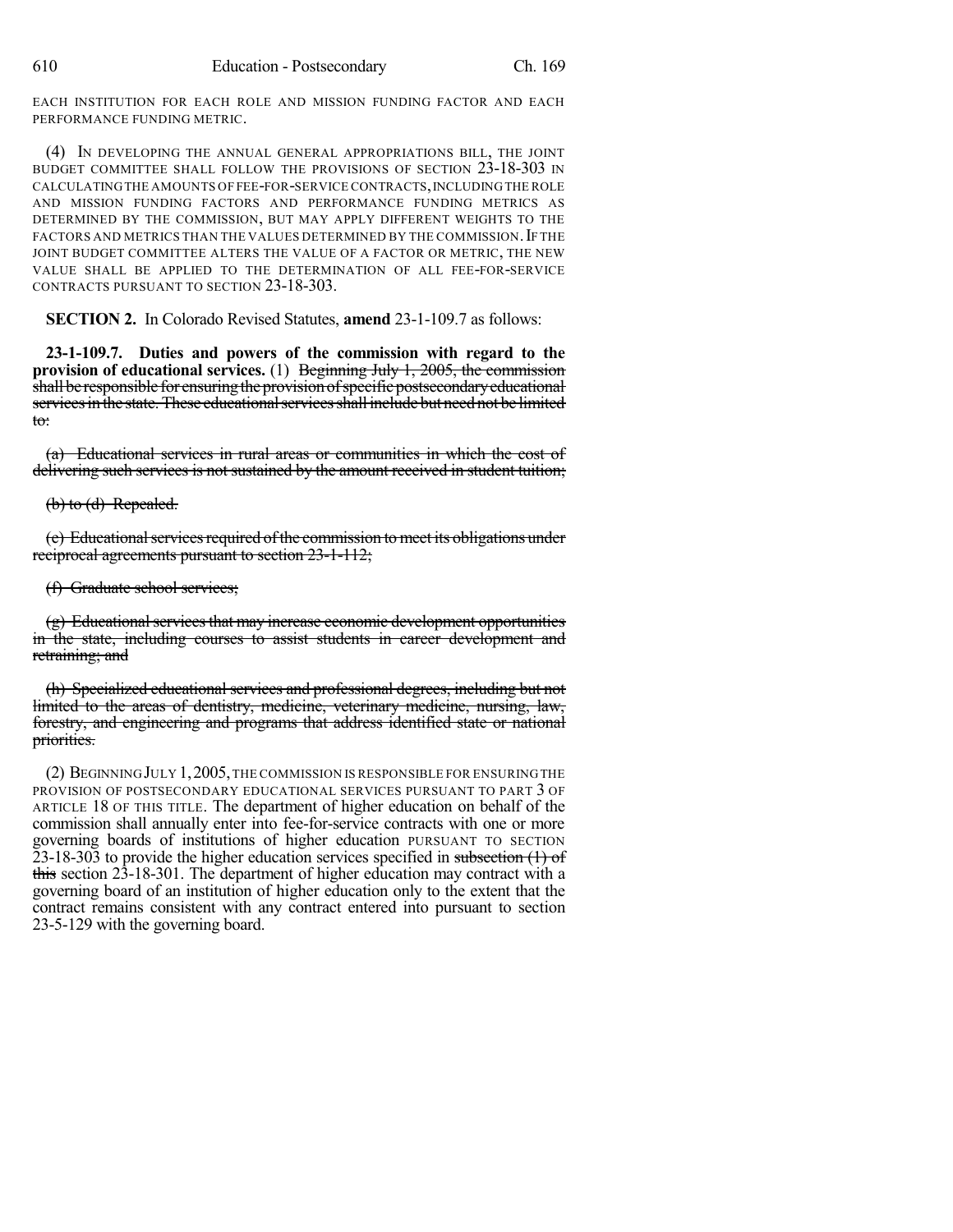(3) The commission shall make annual funding recommendationsto the general assembly and the governor regarding the funding necessary for the department of higher education to contract on the commission's behalf for the provision of higher education services in the state, including but not limited to the services specified in subsection (1) of this section SECTIONS 23-18-301 AND 23-18-303. The general assembly shall annually appropriate to the commission an amount of general fund moneys to carry out the purposes of this section.

**SECTION 3.** In Colorado Revised Statutes, **repeal** 23-5-130.

**SECTION 4.** In Colorado Revised Statutes, 23-18-202, **amend** (1) (c), (2) (c), and (9) as follows:

**23-18-202. College opportunity fund - appropriations- payment ofstipends - reimbursement - repeal.** (1) (c) If there are moneys remaining in the college opportunity fund OR IF THERE ARE INSUFFICIENT MONEYS IN THE COLLEGE OPPORTUNITY FUND after the final census date of the last academic term of each state fiscal year, as determined in accordance with this section, THE DEPARTMENT MAY TRANSFER up to three TEN percent of the amount annually authorized as eash spending authority in the general appropriations act for a governing board to expend stipends received on behalf of eligible undergraduate students may be expended by the same governing board for postsecondary educational services purchased by the department if authorized through a fee-for-service contract entered into pursuant to sections 23-1-109.7 and 23-5-130. The department may transfer an equivalent amount in general fund spending authority from stipends to fee-for-service contracts to fulfill its fee-for-service contract obligations to a governing board pursuant to this paragraph (c) and section 23-5-130 ANNUAL TOTAL GOVERNING BOARD APPROPRIATION FOR THE INSTITUTION BETWEEN THE CASH SPENDINGAUTHORITY FOR THE GOVERNING BOARD TO EXPEND STIPENDS RECEIVED ON BEHALF OF ELIGIBLE UNDERGRADUATE STUDENTS AND A FEE-FOR-SERVICE CONTRACT FOR THE GOVERNING BOARD ENTERED INTO PURSUANT TO SECTIONS 23-1-109.7 AND 23-18-303.

(2) (c) The commission shall forward to the general assembly and governor, by November 1 of each year, a list of institutions eligible to receive stipends on behalf of eligible undergraduate students under the program. The commission shall annually request that the general assembly adjust the amount appropriated to the Colorado student loan program for the stipends, to WHICH AMOUNT MAY reflect at least inflation and enrollment growth in the state institutions of higher education.

(9) It is the intent of the general assembly that the college opportunity fund and fee-for-service contracts authorized pursuant to section  $23-5-13023-18-303$  be fully funded for enrollment growth.

**SECTION 5.** In Colorado Revised Statutes, 23-18-102, **amend** (12) as follows:

**23-18-102. Definitions.** As used in this article, unless the context otherwise requires:

(12) "Student'sshare of in-state tuition" means, EXCEPT AS PROVIDED IN SECTION 23-18-303 (8), the amount of total in-state tuition, less any amount paid on behalf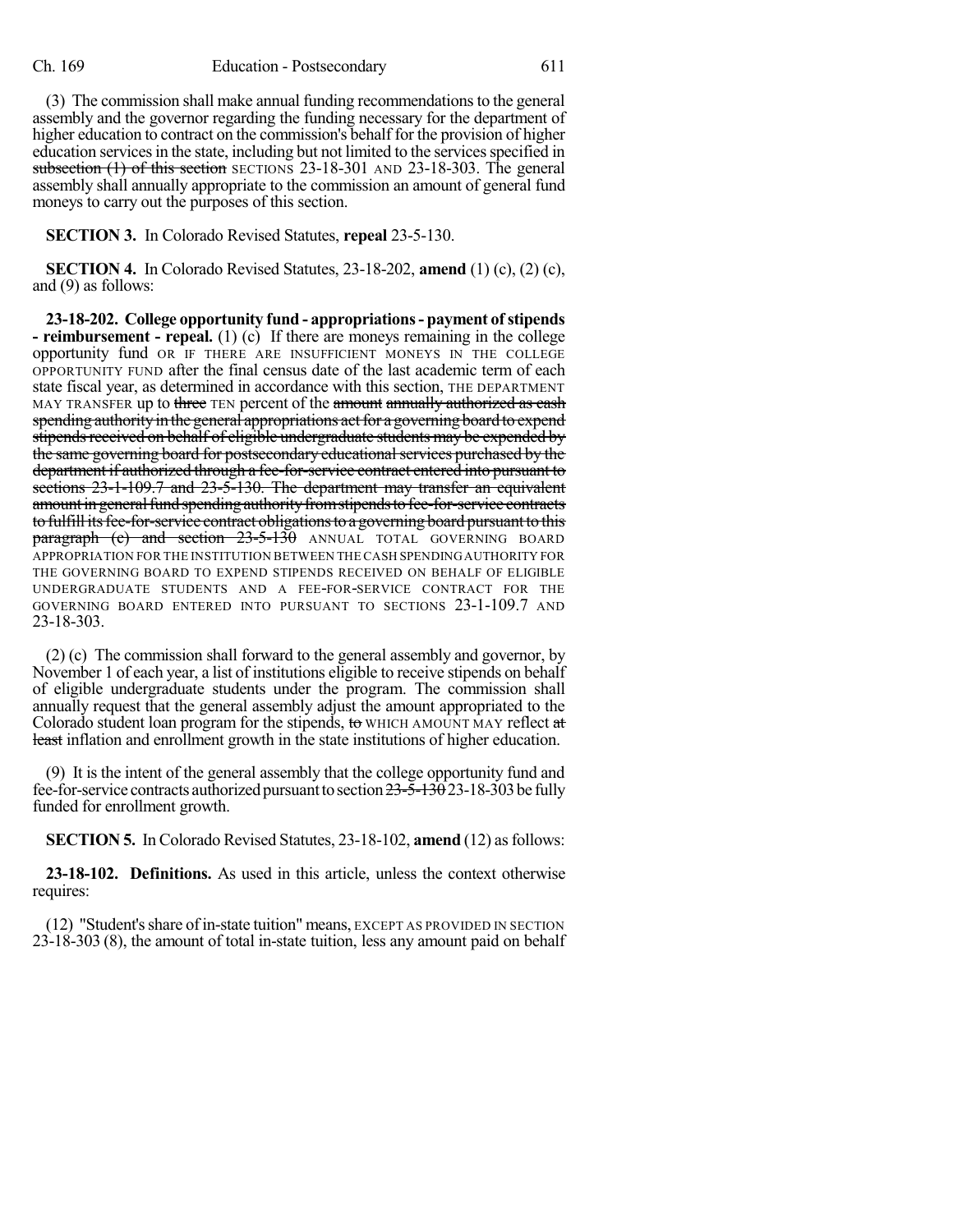of the student as a stipend.

**SECTION 6.** In Colorado Revised Statutes, 23-20-112, **add** (3) as follows:

**23-20-112. General powers of the board - repeal.** (3) (a) NOTWITHSTANDING ANY PROVISION OF LAW TO THE CONTRARY, AN INSTITUTION GOVERNED BY THE BOARD OF REGENTS MAY USE FUNDING PROVIDED PURSUANT TO SECTION 23-18-303 AS FINANCIAL ASSISTANCE FOR IN-STATE STUDENTS TO REDUCE THE STUDENT'S SHARE OF IN-STATE TUITION, AS DEFINED IN SECTION 23-18-102.

(b) FOR PURPOSES OF PARTS 1 AND 2 OF ARTICLE 18 OF THIS TITLE, FOR AN INSTITUTION GOVERNED BY THE BOARD OFREGENTS,"STUDENT'S SHARE OF IN-STATE TUITION" HAS THE SAME MEANING AS SET FORTH IN SECTION 23-18-102 LESS THE AMOUNT OF ANY FINANCIAL ASSISTANCE AWARDED TO THE STUDENT PURSUANT TO PARAGRAPH (a) OF THIS SUBSECTION (3).

**SECTION 7.** In Colorado Revised Statutes, 23-71-301, **amend** (1) (a) as follows:

**23-71-301. Direct grants to junior college districts - occupational courses.** (1) (a) Any junior college district operating or organized and operating as such during the entire school year in which a grant is made shall be entitled to a direct grant, from funds appropriated for this purpose, in an amount specified annually by the general assembly PURSUANT TO SECTION 23-18-304. Procedures for the certification byjunior collegedistrictsto the state board for communitycolleges and occupational education, referred to in this part 3 as the "board", of the numbers of students and the quarter or semester hours for which students are registered shall be prescribed by regulation of the board. No moneys shall be distributed under this section for any students other than those enrolled in postsecondary courses for credit in degree and certificate programs.

**SECTION 8.** In Colorado Revised Statutes, 23-71-303, **amend** (1) as follows:

**23-71-303. Distributions to area vocational schools.** (1) Any area vocational school operating or organized and operating as such during the entire school year may be reimbursed by the state in an amount specified annually by the general assembly PURSUANT TO SECTION 23-18-304. In no instance shall such reimbursement exceed the total direct cost of the vocational program per FTE.

**SECTION 9.** In Colorado Revised Statutes, 23-1-104, **amend** (1) (a) (I), (1) (b) (I), (1) (c) introductory portion, and (2) as follows:

**23-1-104. Financing the systemof postsecondary education- report- repeal.** (1) (a) (I) For fiscal years 2011-12 through 2015-16, the general assembly shall make annual appropriations of moneys that are estimated to be received by an institution, under the direction and control of the governing board, as stipends, as defined in section 23-18-102, and through fee-for-service contracts, as authorized in sections 23-1-109.7 and  $23-5-130$   $23-18-303$ , as a single line item to each governing board for the operation of its campuses; except that, if the general assembly appropriates moneys, as described in paragraph  $(c)$  of this subsection (1), to the Colorado state forest service, the agricultural experiment station department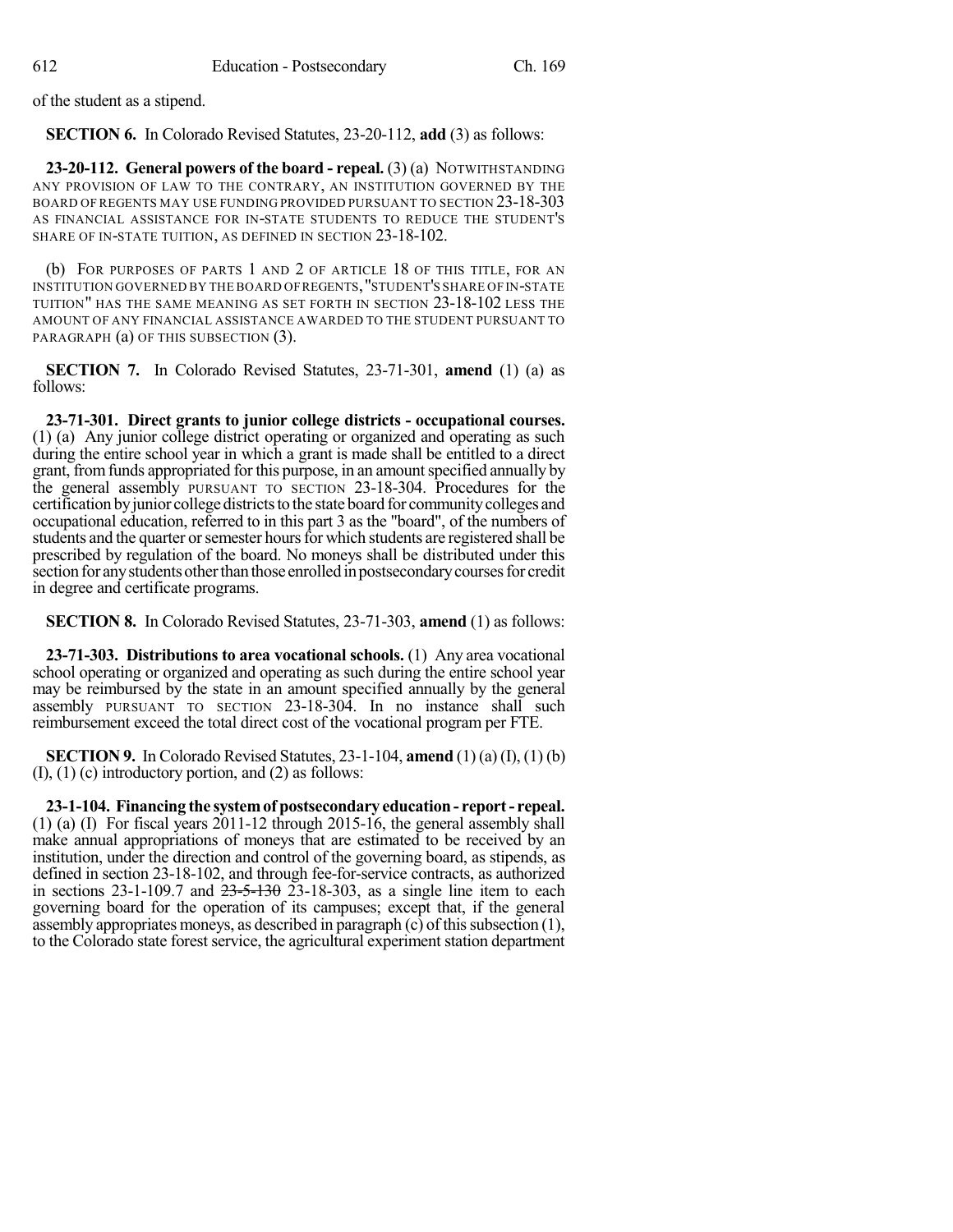of the Colorado state university, or the Colorado state university cooperative extension service, such moneys shall not be included within the single line item appropriations described in this paragraph (a).

(b) (I) For the 2010-11 fiscal year and for fiscal years beginning on or after July 1, 2016, the general assembly shall make annual appropriations of general fund moneys, of cash funds received from tuition income, and of moneys that are estimated to be received by an institution, under the direction and control of the governing board, as stipends, as defined in section 23-18-102, and through fee-for-service contracts, as authorized in sections 23-1-109.7 and  $23\n-5\n-130$ 23-18-303, as a single line item to each governing board for the operation of its campuses; except that, if the general assembly appropriates moneys, as described in paragraph (c) of this subsection (1), to the Colorado state forest service, the agricultural experiment station department of the Colorado state university, or the Colorado state university cooperative extension service, such moneys shall not be included within the single line item appropriations described in this paragraph (b).

(c) In addition to any appropriations made pursuant to paragraph (a) or (b) of this subsection (1), the general assembly may make annual appropriations of general fund moneys and of moneys received pursuant to a fee-for-service contract negotiated by the board of governors of the Colorado state university system and the department of higher education, as described in section 23-5-130 23-18-303, as separate line items to:

(2) Notwithstanding anyprovision ofthissection to the contrary, beginning in the 2011-12 fiscal year and for each fiscal year thereafter through the 2020-21 fiscal year, the general assembly shall appropriate moneys to the governing board of the Colorado school of mines in accordance with section 23-41-104.7, through fee-for-service contracts, as authorized in sections  $23-1-109.7$  and  $23-5-130$ 23-18-303, and asstipends, as defined in section 23-18-102, as a single line itemto said governing board.

**SECTION 10.** In Colorado Revised Statutes, 23-1-108, **amend** (1.9) (a) (II) as follows:

**23-1-108. Duties and powers of the commission with regard to systemwide planning.** (1.9) (a) (II) The commission's performance-based funding plan shall specifically address the manner in which the appropriation of performance-based funding will affect the college opportunity fund stipends authorized in section 23-18-202 and the fee-for-service contracts authorized in sections 23-1-109.7 and  $23-5-130$  23-18-303. In fulfilling the requirements of subparagraph (I) of this paragraph (a), the commission shall analyze the effect of modifying the college opportunity fund stipend amounts for purposes of improving student retention, facilitating the success of transfers between institutions and between degree programs, and providing incentivesfor the timely completion of academic degrees. The modifications may include, but need not be limited to, differentiating stipend amounts based on each student's status as a freshman, sophomore, junior, or senior. In addition, the commission shall analyze the effect of limiting the amount of funding for credit hours earned in excess of one hundred forty credits for a baccalaureate degree, or seventy hours for an associate degree.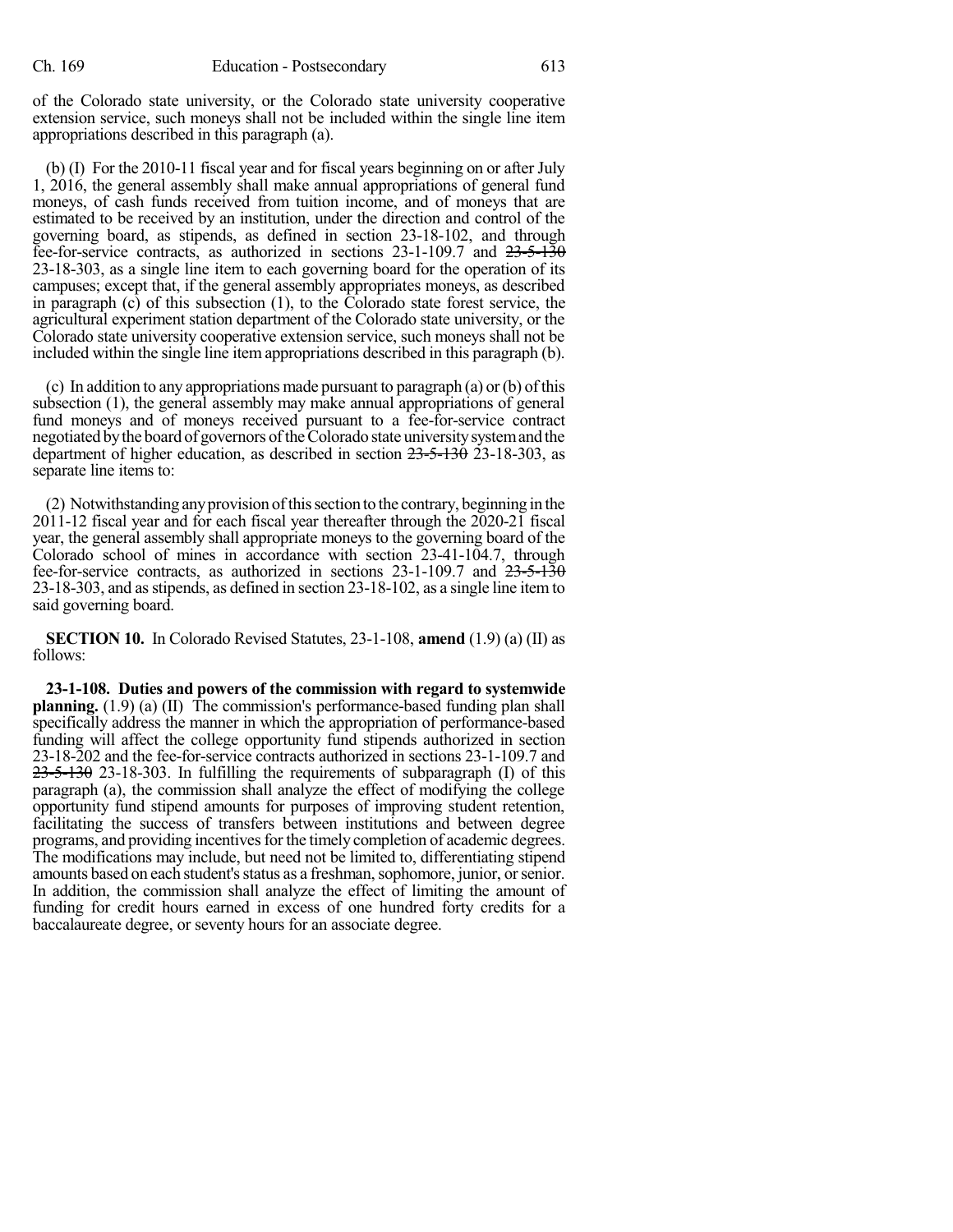**SECTION 11.** In Colorado Revised Statutes, **amend** 23-18-101 as follows:

**23-18-101. Short title.** PARTS 1 AND 2 OF this article shall be known and may be cited as the "College Opportunity Fund Act".

**SECTION 12.** In Colorado Revised Statutes, 23-18-102, **amend** the introductory portion as follows:

**23-18-102. Definitions.** As used in PARTS 1 AND 2 OF this article, unless the context otherwise requires:

**SECTION 13.** In Colorado Revised Statutes, 23-20-138, **amend** (6) as follows:

**23-20-138. Health sciences center - definitions - accountable student program- creation.**(6) The fee-for-service contract negotiated between the board and the department of higher education pursuant to section 23-5-130 23-18-303 shall specify the amount of funding for educational services provided to graduate students by the state of Colorado. A graduate student receiving educational services paid for by the state of Colorado is not eligible to be an accountable student.

**SECTION 14.** In Colorado Revised Statutes, 23-41-104.7, **amend** (1) as follows:

**23-41-104.7. Funding.** (1) Beginning in the 2011-12 fiscal year, Colorado school of mines shall use a portion of its fee-for-service funding negotiated pursuant to section 23-5-130 23-18-303 to provide merit-based scholarships, need-based financial aid, and graduate student support to assist students with in-state classification to attend the institution, and shall increase said portion to ensure that, no later than the 2020-21 fiscal year and for each fiscal year thereafter, all said funding shall be used for said purposes, except as otherwise provided in paragraph (b) of subsection (2) of this section.

**SECTION 15.** In Colorado Revised Statutes, 24-1-114, **amend** (5) (b) as follows:

**24-1-114. Department of higher education - creation.** (5) (b) With respect to the Colorado commission on higher education and the universities, colleges, and boards specified in subsection (4) of this section, the executive director shall have only those powers, duties, and functions prescribed in article 1 of title 23, C.R.S.; except that the executive director of the Colorado commission on higher education is authorized to negotiate, implement, and monitor contracts, as described in sections 23-5-129 and  $23-5-130$  23-18-303, C.R.S., with universities, colleges, and boards, in consultation with the Colorado commission on higher education.

**SECTION 16.** In Colorado Revised Statutes, 24-36-120, **amend** (4) (g) as follows:

**24-36-120. Authority to assess transaction fees.** (4) The state treasurer shall not assess a fee for an eligible transaction involving any of the following funds:

(g) The college opportunity fund created in  $\pi$  title  $\pi$  +  $\pi$  and  $\pi$  are  $\pi$  section 23-18-202, C.R.S.